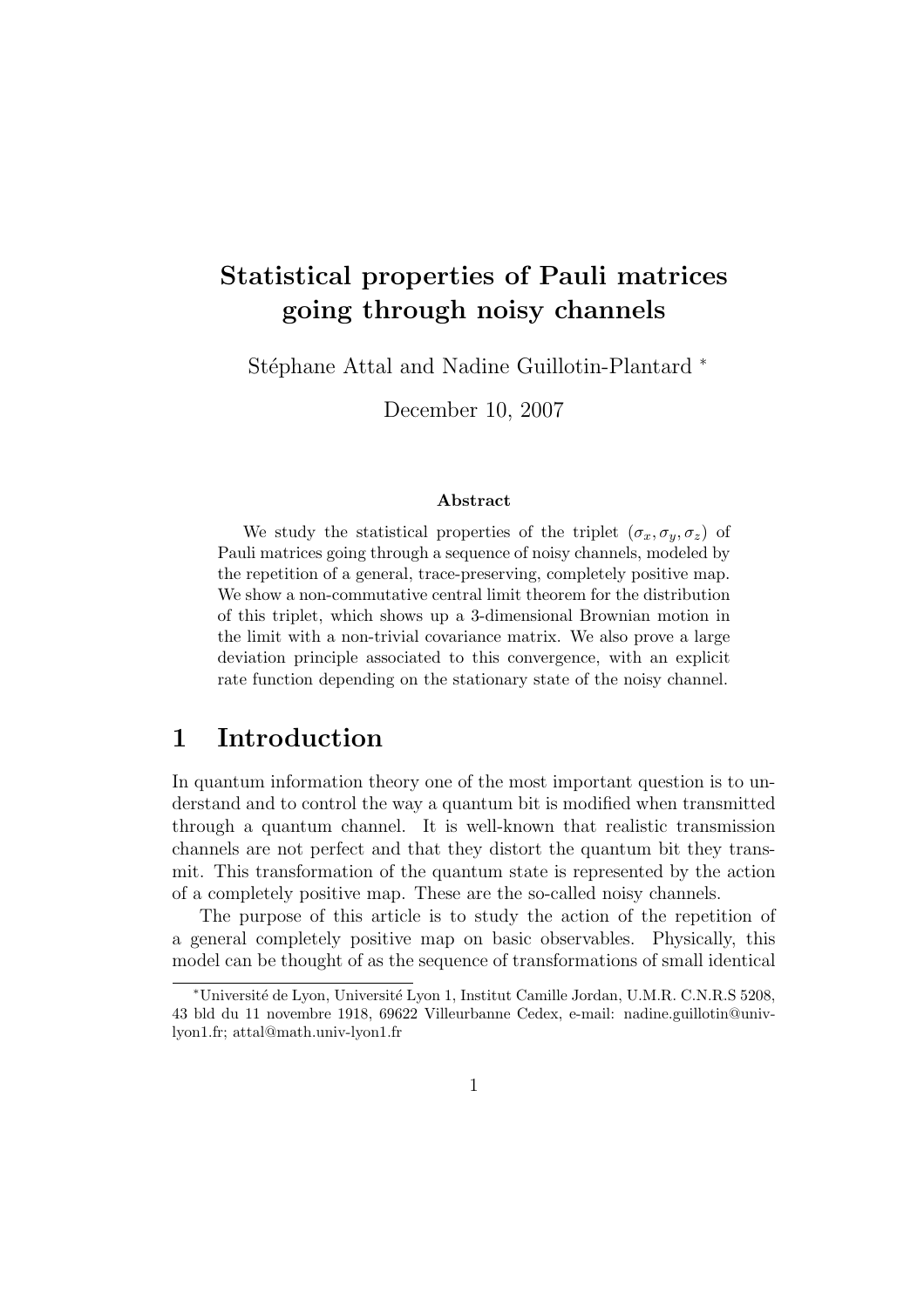pieces of noisy channels on a qubit. It can also be thought of as a discrete approximation of the more realistic model of a quantum bit going through a semigroup of completely positive maps (a Lindblad semigroup).

As basic observables, we consider the triplet  $(\sigma_x, \sigma_y, \sigma_z)$  of Pauli matrices. Under the repeated action of the completely positive map, they behave as a 3-dimensional quantum random walk. The aim of this article is to study the statistical properties of this quantum random walk.

Indeed, for any initial density matrix  $\rho_{in}$ , we study the statistical properties of the empirical average of the Pauli matrices in the successive states  $\Phi^{n}(\rho_{in}), n \geq 0$  where  $\Phi$  is some completely positive and trace-preserving map describing our quantum channel. Quantum Bernoulli random walks studied by Biane in [1] corresponds to the case where  $\Phi$  is the identity map. Biane [1] proved an invariance principle for this quantum random walk when  $\rho_{in} = \frac{1}{2}$  $rac{1}{2}I$ .

This article is organized as follows. In section two we describe the physical and mathematical setup. In section three we establish a functional central limit theorem for the empirical average of the quantum random walk associated to the Pauli matrices generalizing Biane's result [1]. This central limit theorem involves a 3-dimensional Brownian motion in the limit, whose covariance matrix is non-trivial and depends explicitly on the stationary state of the noisy channel. In section four, we apply our central limit theorem to some explicit cases, in particular to the King-Ruskai-Szarek-Werner representation of completely positive and trace-preserving maps in  $M_2(\mathbb{C})$ . This allows us to compute the limit Brownian motion for the most well-know quantum channels: the depolarizing channel, the phase-damping channel, the amplitude-damping channel. Finally, in the last section, a large deviation principle for the empirical average is proved.

## 2 Model and notations

Let  $M_2(\mathbb{C})$  be the set of  $2 \times 2$  matrices with complex coefficients. The set of  $2 \times 2$  self-adjoint matrices forms a four dimensional real vector subspace of  $M_2(\mathbb{C})$ . A convenient basis  $\mathcal B$  is given by the following matrices

$$
I = \begin{pmatrix} 1 & 0 \\ 0 & 1 \end{pmatrix} \quad \sigma_x = \begin{pmatrix} 0 & 1 \\ 1 & 0 \end{pmatrix} \quad \sigma_y = \begin{pmatrix} 0 & -i \\ i & 0 \end{pmatrix} \quad \sigma_z = \begin{pmatrix} 1 & 0 \\ 0 & -1 \end{pmatrix}
$$

where  $\sigma_x, \sigma_y, \sigma_z$  are the traditional Pauli matrices, they satisfy the commutation relations:  $[\sigma_x, \sigma_y] = 2i\sigma_z$ , and those obtained by cyclic permutations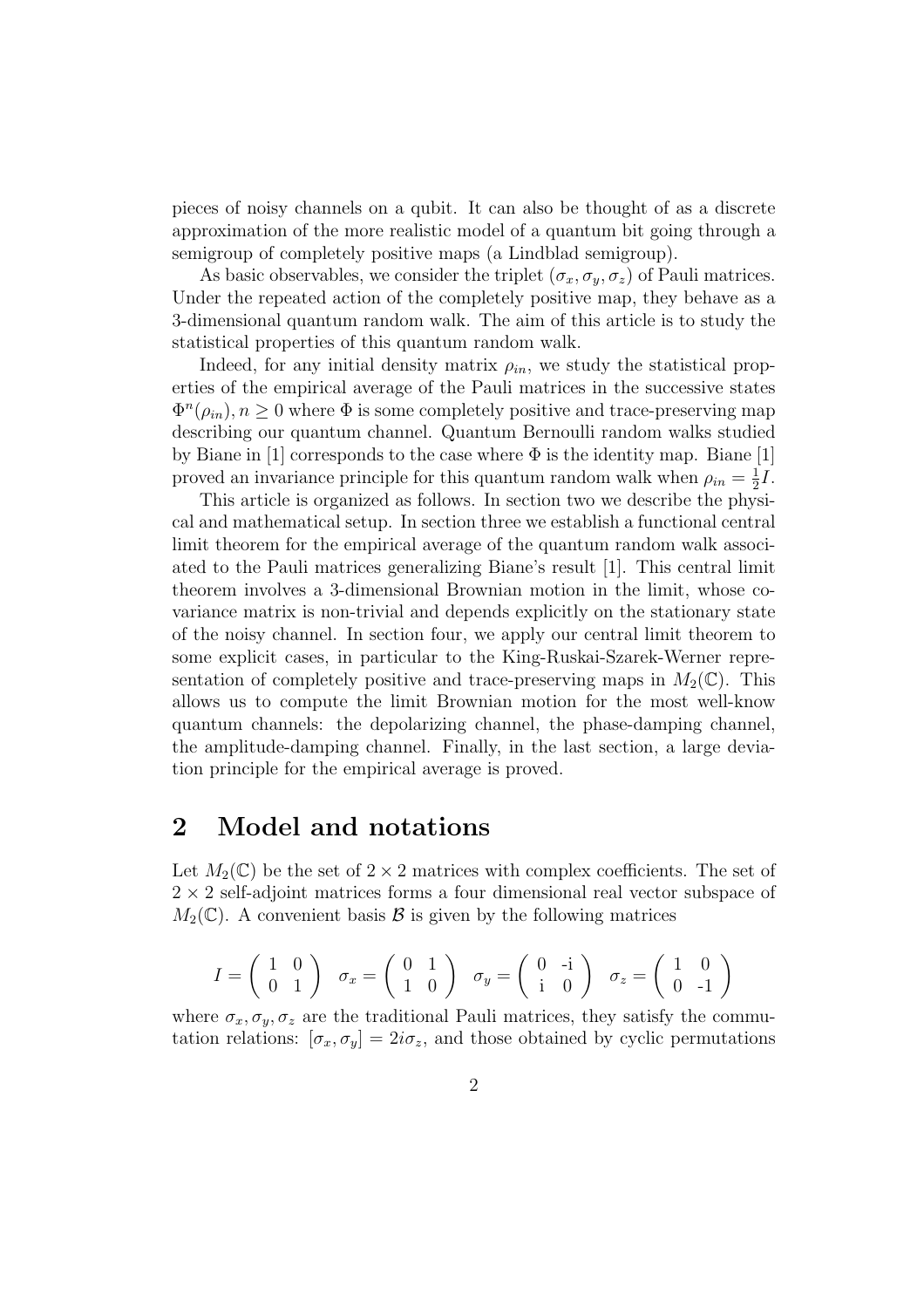of  $\sigma_x$ ,  $\sigma_y$ ,  $\sigma_z$ . A state on  $M_2(\mathbb{C})$  is given by a density matrix (i.e. a positive semi-definite matrix with trace one) which we will suppose to be of the form

$$
\rho = \left( \begin{array}{cc} \alpha & \beta \\ \bar{\beta} & 1-\alpha \end{array} \right)
$$

where  $0 \le \alpha \le 1$  and  $|\beta|^2 \le \alpha(1-\alpha)$ . The noise coming from interactions between the qubit states and the environment is represented by the action of a completely positive and trace-preserving map  $\Phi : M_2(\mathbb{C}) \to M_2(\mathbb{C})$ .

Let  $M_1, M_2, \ldots, M_k, \ldots$  be infinitely many copies of  $M_2(\mathbb{C})$ . For each given state  $\rho$ , we consider the algebra

$$
\mathcal{M}_{\rho}=M_1\otimes M_2\otimes\ldots\otimes M_k\otimes\ldots
$$

where the product is taken in the sense of  $W^*$ -algebra with respect to the product state

$$
\omega = \rho \otimes \Phi(\rho) \otimes \Phi^2(\rho) \otimes \ldots \otimes \Phi^k(\rho) \otimes \ldots.
$$

Our main hypothesis is the following. We assume that for any state  $\rho$ , the sequance  $\Phi^{n}(\rho)$  converges to a stationary state  $\rho_{\infty}$ , which we write as

$$
\rho_\infty = \left( \begin{array}{cc} \alpha_\infty & \beta_\infty \\ \overline{\beta}_\infty & 1-\alpha_\infty \end{array} \right)
$$

where  $0 \le \alpha_{\infty} \le 1$  and  $|\beta_{\infty}|^2 \le \alpha_{\infty}(1 - \alpha_{\infty})$ .

Put

$$
v_1 = 2 \operatorname{Re}(\beta_{\infty}), v_2 = -2 \operatorname{Im}(\beta_{\infty}), v_3 = 2\alpha_{\infty} - 1.
$$

For every  $k \geq 1$ , we define

$$
x_k = I \otimes \ldots \otimes I \otimes (\sigma_x - v_1 \ I) \otimes I \otimes \ldots
$$

$$
y_k = I \otimes \ldots \otimes I \otimes (\sigma_y - v_2 \ I) \otimes I \otimes \ldots
$$

$$
z_k = I \otimes \ldots \otimes I \otimes (\sigma_z - v_3 \ I) \otimes I \otimes \ldots
$$

where each  $(\sigma_{\cdot} - v_{\cdot} I)$  appears on the  $k^{th}$  place. For every  $n \geq 1$ , put

$$
X_n = \sum_{k=1}^n x_k
$$
,  $Y_n = \sum_{k=1}^n y_k$ ,  $Z_n = \sum_{k=1}^n z_k$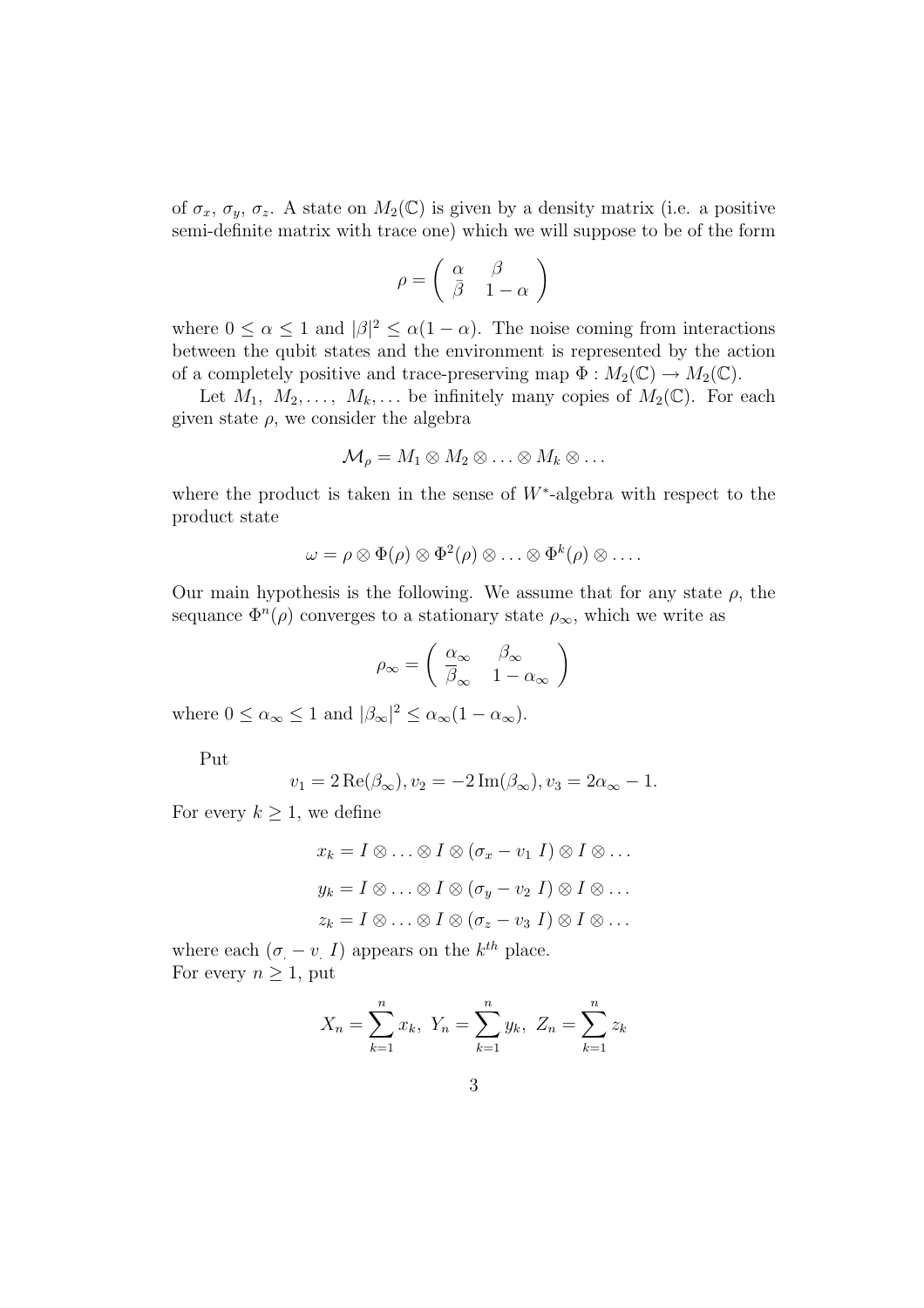with initial conditions

$$
X_0 = Y_0 = Z_0 = 0.
$$

The integer part of a real t is denoted by  $[t]$ . To each process we associate a continuous time normalized process denoted by

$$
X_t^{(n)} = n^{-1/2} X_{[nt]}, \ Y_t^{(n)} = n^{-1/2} Y_{[nt]}, \ Z_t^{(n)} = n^{-1/2} Z_{[nt]}.
$$

# 3 A central limit theorem

The aim of our article is to study the asymptotical properties of the quantum process  $(X_t^{(n)}$  $(t<sup>n</sup>, Y<sub>t</sub><sup>(n)</sup>, Z<sub>t</sub><sup>(n)</sup>)$  when *n* goes to infinity. This process being truly non-commutative, there is no hope to obtain an asymptotic behaviour in the classical sense.

For any polynomial  $P = P(X_1, X_2, \ldots, X_m)$  of m variables, we denote by  $\hat{P}$  the totally symmetrized polynomial of P obtained by symmetrizing each monomial in the following way:

$$
X_{i_1} X_{i_2} \dots X_{i_k} \longrightarrow \frac{1}{k!} \sum_{\sigma \in S_k} X_{i_{\sigma(1)}} \dots X_{i_{\sigma(k)}}
$$

where  $S_k$  is the group of permutations of  $\{1, \ldots, k\}$ .

Theorem 3.1. Assume that

$$
\Phi^n(\rho) = \rho_\infty + o(\frac{1}{\sqrt{n}}).
$$

Then, for any polynomial P of 3m variables, for any  $(t_1, \ldots, t_m)$  such that  $0 \leq t_1 < t_2 < \ldots < t_m$ , the following convergence holds:

$$
\lim_{n \to +\infty} w \left[ \widehat{P}(X_{t_1}^{(n)}, Y_{t_1}^{(n)}, Z_{t_1}^{(n)}, \dots, X_{t_m}^{(n)}, Y_{t_m}^{(n)}, Z_{t_m}^{(n)}) \right]
$$
\n
$$
= \mathbb{E} \left[ P(B_{t_1}^{(1)}, B_{t_1}^{(2)}, B_{t_1}^{(3)}, \dots, B_{t_m}^{(1)}, B_{t_m}^{(2)}, B_{t_m}^{(3)}) \right]
$$

where  $(B_t^{(1)}$  $(t_1^{(1)}, B_t^{(2)}, B_t^{(3)})_{t\geq 0}$  is a three-dimensional centered Brownian motion with covariance matrix  $Ct$ , where

$$
C = \begin{pmatrix} 1 - v_1^2 & -v_1v_2 & -v_1v_3 \\ -v_1v_2 & 1 - v_2^2 & -v_2v_3 \\ -v_1v_3 & -v_2v_3 & 1 - v_3^2 \end{pmatrix}.
$$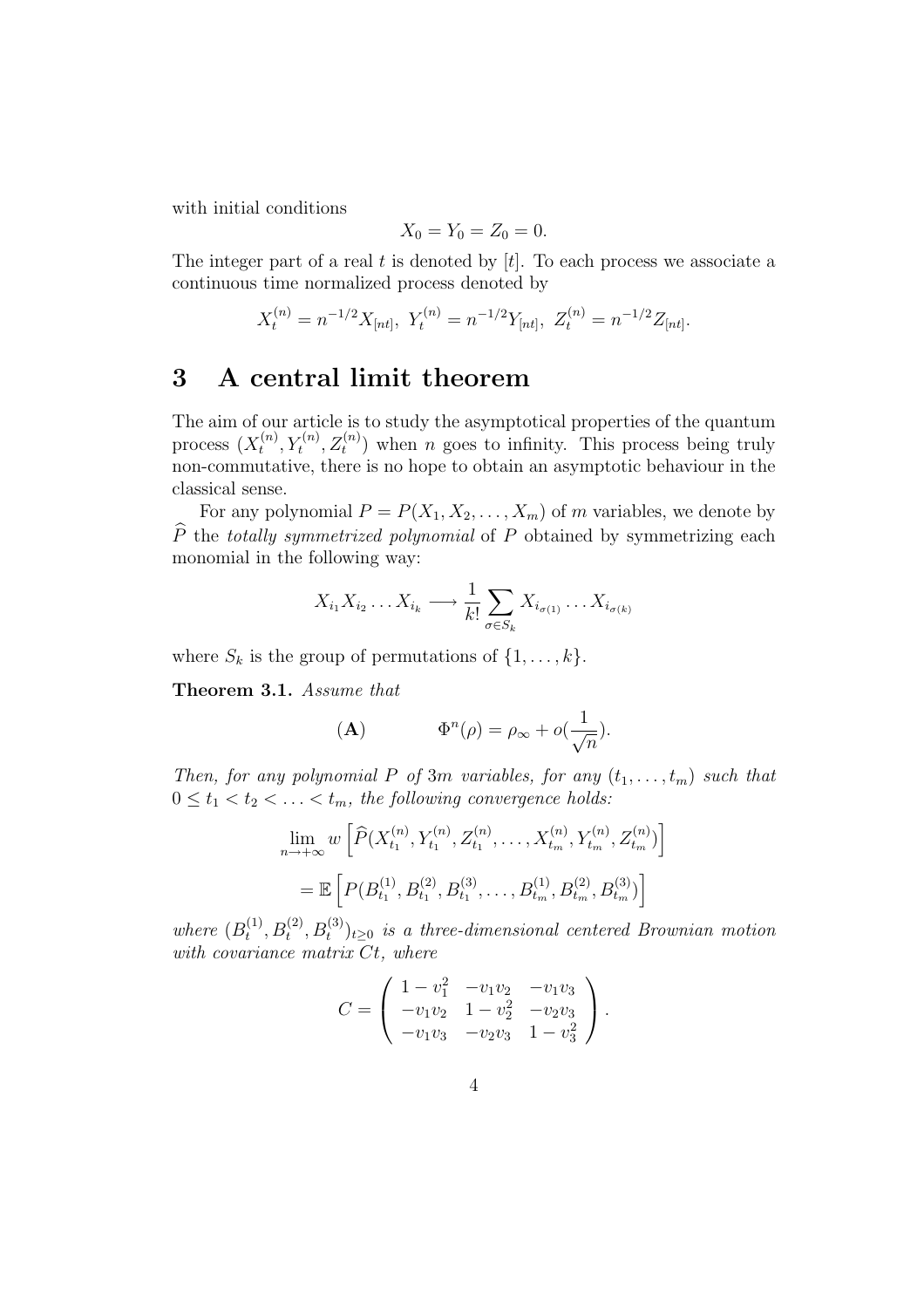### Remark :

Theorem 3.1 has to be compared with the quantum central limit theorem obtained in [5] and [9]. In our case, the state under which the convergence holds does not need to be an infinite tensor product of states. We also give here a functional version of the central limit theorem. Finally, in [5] (see Remark 3 p.131), the limit is described as a so-called quasi-free state in quantum mechanics. We prove in Theorem 3.1 that the limit is real Gaussian for the class of totally symmetrized polynomials.

Proof:

Let  $m \geq 1$  and  $(t_0, t_1, \ldots, t_m)$  such that  $t_0 = 0 < t_1 < t_2 < \ldots <$  $t_m$ . The polynomial  $P(X_{t_1}^{(n)})$  $X_{t_1}^{(n)}, Y_{t_1}^{(n)}, Z_{t_1}^{(n)}, \ldots, X_{t_m}^{(n)}, Y_{t_m}^{(n)}, Z_{t_m}^{(n)})$  can be rewritten as a polynomial function Q of the increments:  $X_{t_1}^{(n)}$  $X_{t_1}^{(n)},\ Y_{t_1}^{(n)},\ Z_{t_1}^{(n)},\ X_{t_2}^{(n)}$  –  $X_{t_1}^{(n)}$  $Y_{t_1}^{(n)}, Y_{t_2}^{(n)} - Y_{t_1}^{(n)}$  $Z_{t_1}^{(n)},\;Z_{t_2}^{(n)}\!-\!Z_{t_1}^{(n)}$  $X_{t_1}^{(n)}, \ldots, X_{t_m}^{(n)} - X_{t_{m-1}}^{(n)}$  $t_{m-1}^{(n)}, Y_{t_m}^{(n)} - Y_{t_{m-1}}^{(n)}$  $z_{t_{m-1}}^{(n)},\;Z_{t_m}^{(n)}\!-\!Z_{t_{m-1}}^{(n)}$  $t_{m-1}$ . A monomial of Q is a product of the form  $A_{i_1} \ldots A_{i_k}$  for some distinct  $i_1, \ldots, i_k$  in  $\{1, \ldots, m\}$  where  $A_i$  is a product depending only on the increments  $X_{t_i}^{(n)} - X_{t_{i-1}}^{(n)}$  $Y_{t_{i-1}}^{(n)}, Y_{t_i}^{(n)} - Y_{t_{i-1}}^{(n)}$  $z_{t_{i-1}}^{(n)},\ Z_{t_i}^{(n)} - Z_{t_{i-1}}^{(n)}$  $t_{i-1}^{(n)}$ . Since the  $A_i$ 's are commuting variables, the totally symmetrized polynomial of the monomial  $A_{i_1} \ldots A_{i_k}$ is equal to the product  $A_{i_1} \ldots A_{i_k}$ . Consequently, it is enough to prove the theorem for any polynomial  $A_i$ .

Let  $i \geq 1$  fixed, for every  $\nu_1, \nu_2, \nu_3 \in \mathbb{R}$ , we begin by determining the asymptotic distribution of the linear combination

$$
(\nu_1^2 + \nu_2^2 + \nu_3^2)^{-1/2} \Big( \nu_1 (X_{t_i}^{(n)} - X_{t_{i-1}}^{(n)}) + \nu_2 (Y_{t_i}^{(n)} - Y_{t_{i-1}}^{(n)}) + \nu_3 (Z_{t_i}^{(n)} - Z_{t_{i-1}}^{(n)}) \Big) \tag{1}
$$

which can be rewritten as

$$
\frac{1}{\sqrt{n}} \sum_{k=[nt_{i-1}]+1}^{[nt_i]} \left( \frac{\nu_1 x_k + \nu_2 y_k + \nu_3 z_k}{\sqrt{\nu_1^2 + \nu_2^2 + \nu_3^2}} \right).
$$

Consider the matrix

$$
A = \frac{1}{\sqrt{\nu_1^2 + \nu_2^2 + \nu_3^2}} \left( \nu_1 (\sigma_x - v_1 I) + \nu_2 (\sigma_y - v_2 I) + \nu_3 (\sigma_z - v_3 I) \right)
$$
  
= 
$$
\frac{1}{\sqrt{\nu_1^2 + \nu_2^2 + \nu_3^2}} \left( \begin{array}{cc} -\nu_1 v_1 - \nu_2 v_2 + \nu_3 (1 - v_3) & \nu_1 - i \nu_2 \\ \nu_1 + i & \nu_2 & -\nu_1 v_1 - \nu_2 v_2 - \nu_3 (1 + v_3) \end{array} \right)
$$

which we denote by

$$
\left(\begin{array}{cc}a_1&a_3\\ \overline{a}_3&a_2\end{array}\right)\,,
$$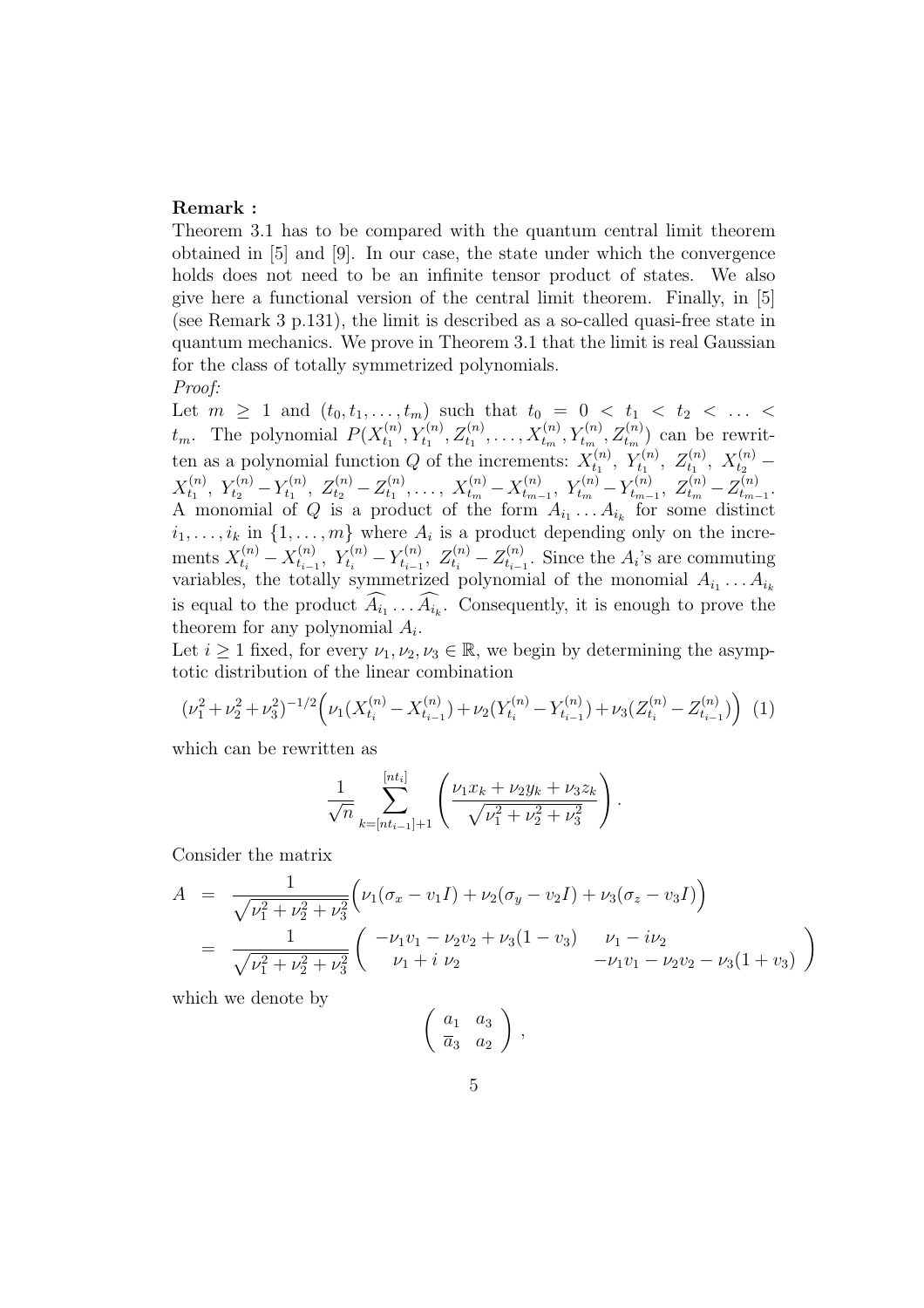$a_1, a_2 \in \mathbb{R}, a_3 \in \mathbb{C}.$ 

From assumption (A) we can write, for every  $n \geq 0$ 

$$
\Phi^{n}(\rho) = \begin{pmatrix} \frac{\alpha_{\infty} + \phi_{n}(1)}{\beta_{\infty} + \phi_{n}(3)} & \beta_{\infty} + \phi_{n}(2) \\ \frac{\beta_{\infty} + \phi_{n}(3)}{3} & 1 - \alpha_{\infty} + \phi_{n}(4) \end{pmatrix}
$$

where each sequence  $(\phi_n(i))_n$  satisfies:  $\phi_n(i) = o(1/\sqrt{n}).$ 

Let  $k \geq 1$ , the expectation and the variance of A in the state  $\Phi^k(\rho)$  are respectively equal to

$$
\text{Trace}(A\Phi^k(\rho))
$$

and

$$
\text{Trace}(A^2 \Phi^k(\rho)) - \text{Trace}(A \Phi^k(\rho))^2.
$$

If both following conditions are satisfied:

$$
\sum_{k=[nt_{i-1}]+1}^{[nt_i]} \text{Trace}(A\Phi^k(\rho)) = o(\sqrt{n})\tag{2}
$$

and

$$
\lim_{n \to +\infty} \frac{1}{n} \sum_{k=[nt_{i-1}]+1}^{[nt_i]} [\text{Trace}(A^2 \Phi^k(\rho)) - \text{Trace}(A \Phi^k(\rho))^2] = a(t_i - t_{i-1}), \quad (3)
$$

then (see Theorem 2.8.42 in [3]) the asymptotic distribution of (1) is the Normal distribution  $\mathcal{N}(0, a(t_i - t_{i-1})), a > 0.$ 

Let us first prove (2). For every  $k \geq 1$ , a simple computation gives

Trace $(A\Phi^k(\rho)) = [a_1\alpha_\infty + a_3\overline{\beta}_\infty + \overline{a}_3\beta_\infty + a_2(1-\alpha_\infty) + o(1/\sqrt{n})] = o(1/\sqrt{n}),$ 

hence

$$
\sum_{k=[nt_{i-1}]+1}^{[nt_i]} \text{Trace}(A\Phi^k(\rho)) = \sum_{k=[nt_{i-1}]+1}^{[nt_i]} o(1/\sqrt{n}) = o(\sqrt{n}).
$$

This gives (2).

Let us prove (3). Note that the sequence  $(Trace(A\Phi^{n}(\rho)))_n$  converges to  $0$ , as n tends to infinity. As a consequence, it is enough to prove that

$$
\frac{1}{n} \sum_{k=[nt_{i-1}]+1}^{[nt_i]} \text{Trace}(A^2 \Phi^k(\rho))
$$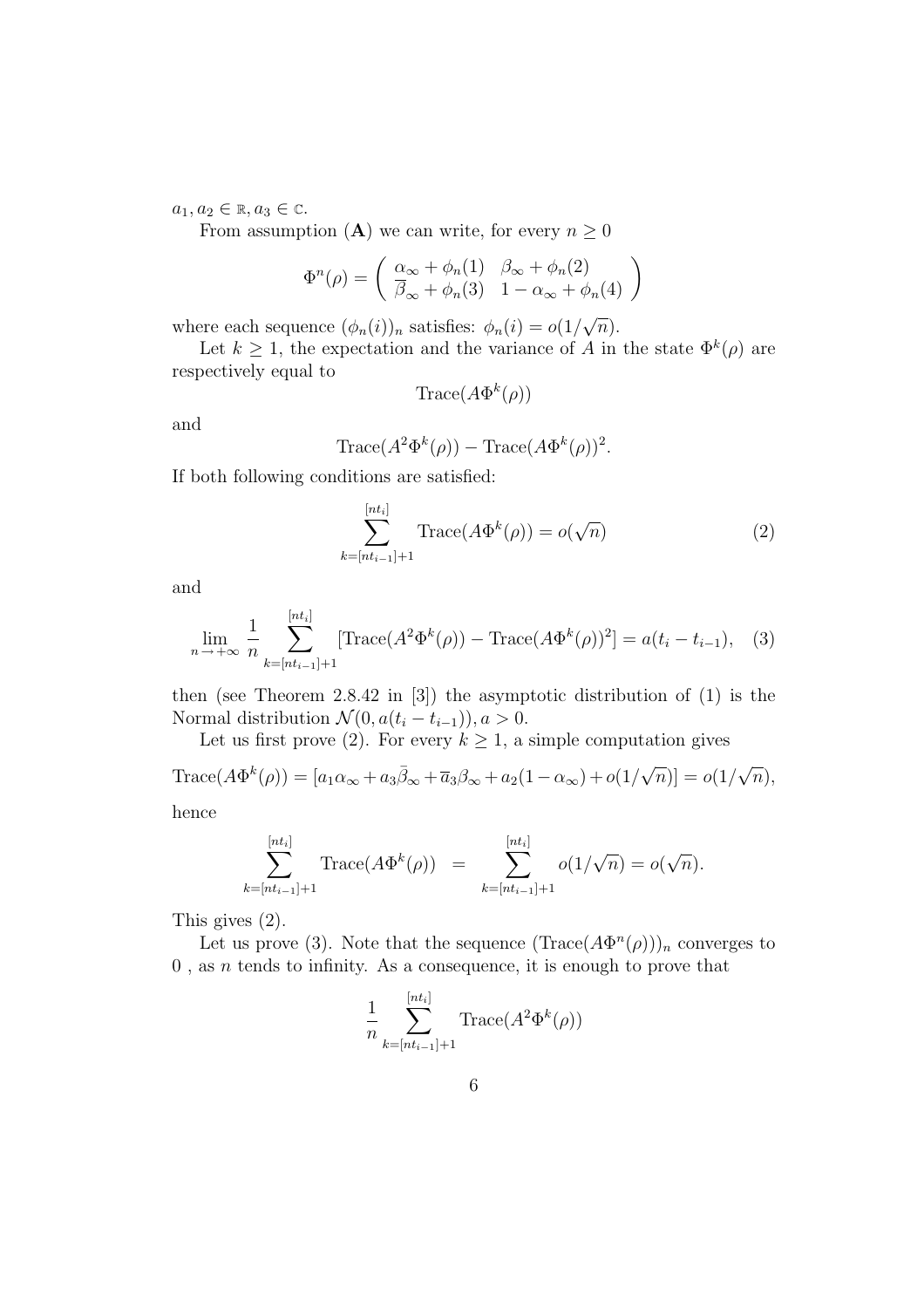converges to a strictly positive constant. A straightforward computation gives

$$
\lim_{n \to +\infty} \frac{1}{n} \sum_{k=[nt_{i-1}]+1}^{[nt_i]} \text{Trace}(A^2 \Phi^k(\rho))
$$
\n
$$
= a_1^2 \alpha_\infty + a_2^2 (1 - \alpha_\infty) + |a_3|^2 + (a_1 + a_2)(a_3 \bar{\beta}_\infty + \bar{a}_3 \beta_\infty)
$$
\n
$$
= \frac{(t_i - t_{i-1})}{\nu_1^2 + \nu_2^2 + \nu_3^2} \left[ \nu_1^2 (1 - \nu_1^2) + \nu_2^2 (1 - \nu_2^2) + \nu_3^2 (1 - \nu_3^2) -2\nu_1 \nu_2 \nu_1 \nu_2 - 2\nu_1 \nu_3 \nu_1 \nu_3 - 2\nu_2 \nu_3 \nu_2 \nu_3 \right].
$$

This means that, for every  $\nu_1, \nu_2, \nu_3 \in \mathbb{R}$ , for any  $p \geq 1$ , the expectation

$$
w\Big[\Big(\nu_1(X_{t_i}^{(n)} - X_{t_{i-1}}^{(n)}) + \nu_2(Y_{t_i}^{(n)} - Y_{t_{i-1}}^{(n)}) + \nu_3(Z_{t_i}^{(n)} - Z_{t_{i-1}}^{(n)})\Big)^p\Big]
$$

converges to

$$
\mathbb{E}\Big[\Big(\nu_1(B^{(1)}_{t_i}-B^{(1)}_{t_{i-1}})+\nu_2(B^{(2)}_{t_i}-B^{(2)}_{t_{i-1}})+\nu_3(B^{(3)}_{t_i}-B^{(3)}_{t_{i-1}})\Big)^p\Big],
$$

where  $(B_t^{(1)}$  $(t_1^{(1)}, B_t^{(2)}, B_t^{(3)})$  is a 3-dimensional Brownian motion with the announced covariance matrix.

The polynomial

$$
\left(\nu_1(X_{t_i}^{(n)} - X_{t_{i-1}}^{(n)}) + \nu_2(Y_{t_i}^{(n)} - Y_{t_{i-1}}^{(n)}) + \nu_3(Z_{t_i}^{(n)} - Z_{t_{i-1}}^{(n)})\right)^p
$$

can be developed as the sum

$$
\sum_{0 \le p_1 + p_2 \le p} \nu_1^{p_1} \nu_2^{p_2} \nu_3^{p-p_1-p_2} \sum_{p} S_1 S_2 \dots S_p
$$

where the summation in the last sum runs over all partitions  $\mathcal{P} = \{A, B, C\}$ of  $\{1, \ldots, p\}$  such that  $|A| = p_1, |B| = p_2, |C| = p - p_1 - p_2$ , with the convention:

$$
S_j = \begin{cases} X_{t_i}^{(n)} - X_{t_{i-1}}^{(n)} & \text{if } j \in A \\ Y_{t_i}^{(n)} - Y_{t_{i-1}}^{(n)} & \text{if } j \in B \\ Z_{t_i}^{(n)} - Z_{t_{i-1}}^{(n)} & \text{if } j \in C \,. \end{cases}
$$

The expectation under  $w$  of the above expression converges to the corresponding expression involving the expectation  $(\mathbb{E}[\cdot])$  of the Brownian motion  $(B_t^{(1)}$  $(t_1^{(1)}, B_t^{(2)}, B_t^{(3)})$ . As this holds for any  $\nu_1, \nu_2, \nu_3 \in \mathbb{R}$ , we deduce that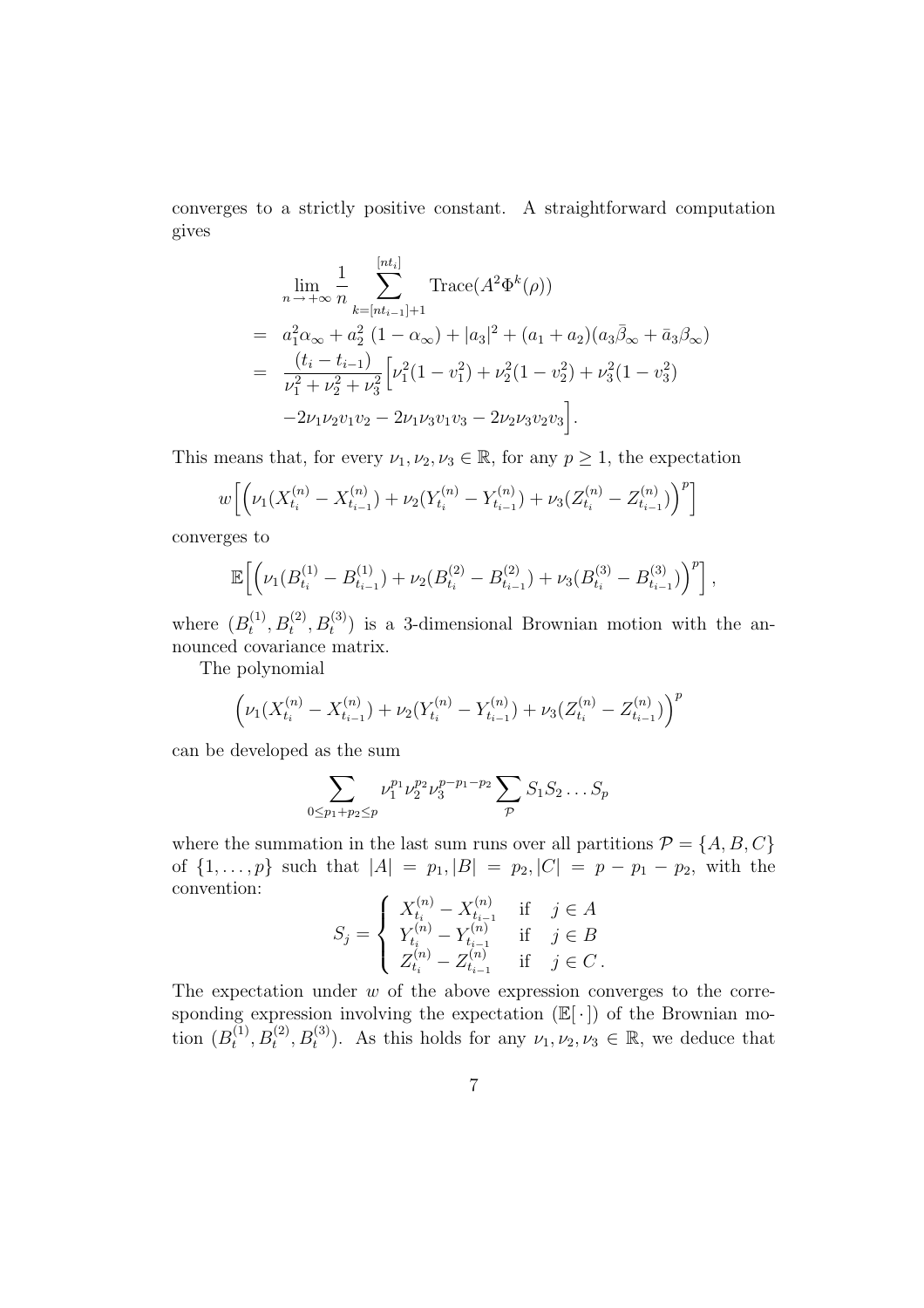$w[\sum_{\mathcal{P}} S_1 S_2 \dots S_p]$  converges to the corresponding expectation for the Brownian motion.

We can conclude the proof by noticing that  $\widehat{A}_i$  can be written, modulo litiplication by a constant, as  $\sum_{\mathcal{D}} S_1 S_2 \dots S_n$  for some p. multiplication by a constant, as  $\sum_{\mathcal{P}} S_1 S_2 \dots S_p$  for some  $p$ .  $\Delta$ 

Let us discuss the class of polynomials for which Theorem 3.1 holds. In the particular case when the map  $\Phi$  is the identity map and  $\rho = 1/2I$  (in that case  $v_i = 0$  for  $i = 1, 2, 3$  and  $C = I$ , Biane [1] proved the convergence of the expectations in Theorem 3.1 for any polynomial in  $3m$  non-commuting variables. It is a natural question to ask whether our result holds for any polynomial P instead of  $\widehat{P}$ , or at least for a larger class.

Let us give an example of a polynomial for which the convergence in our setting does not hold. Take  $P(X, Y) = XY$ . From Theorem 3.1, the expectation under the state  $\omega$  of

$$
X_t^{(n)} Y_t^{(n)} + Y_t^{(n)} X_t^{(n)}
$$

converges as  $n \to +\infty$  to  $2 \mathbb{E}[B_t^{(1)}B_t^{(2)}]$  $\binom{2}{t}$ .

Since we have the following commutation relations

$$
[(\sigma_x - v_1 I), (\sigma_y - v_2 I)] = 2i\sigma_z, \quad [(\sigma_y - v_2 I), (\sigma_z - v_3 I)] = 2i\sigma_x
$$

and

$$
[(\sigma_z - v_3 I), (\sigma_x - v_1 I)] = 2i\sigma_y,
$$

we deduce that

$$
[X_t^{(n)}, Y_t^{(n)}] = 2in^{-1/2} Z_t^{(n)} + 2itv_3 I, \quad [Y_t^{(n)}, Z_t^{(n)}] = 2in^{-1/2} X_t^{(n)} + 2itv_1 I
$$

and

$$
[Z_t^{(n)}, X_t^{(n)}] = 2in^{-1/2} Y_t^{(n)} + 2itv_2 I.
$$
 (4)

Then the expectation under the state  $\omega$  of

$$
X_t^{(n)} Y_t^{(n)} = \frac{1}{2} \Big[ \widehat{P}(X, Y) + [X_t^{(n)}, Y_t^{(n)}] \Big]
$$

converges to  $\mathbb{E}[B_t^{(1)}B_t^{(2)}]$  $t_t^{(2)}$ ] + it $v_3 \neq \mathbb{E}[B_t^{(1)}B_t^{(2)}]$  $\left[\begin{matrix} 1 \end{matrix}\right]$ , if  $v_3$  is non zero.

Furthermore, by considering the polynomial  $P(X,Y) = XY^3 + Y^3X$ , it is possible to show that the convergence in Theorem 3.1 can not be enlarged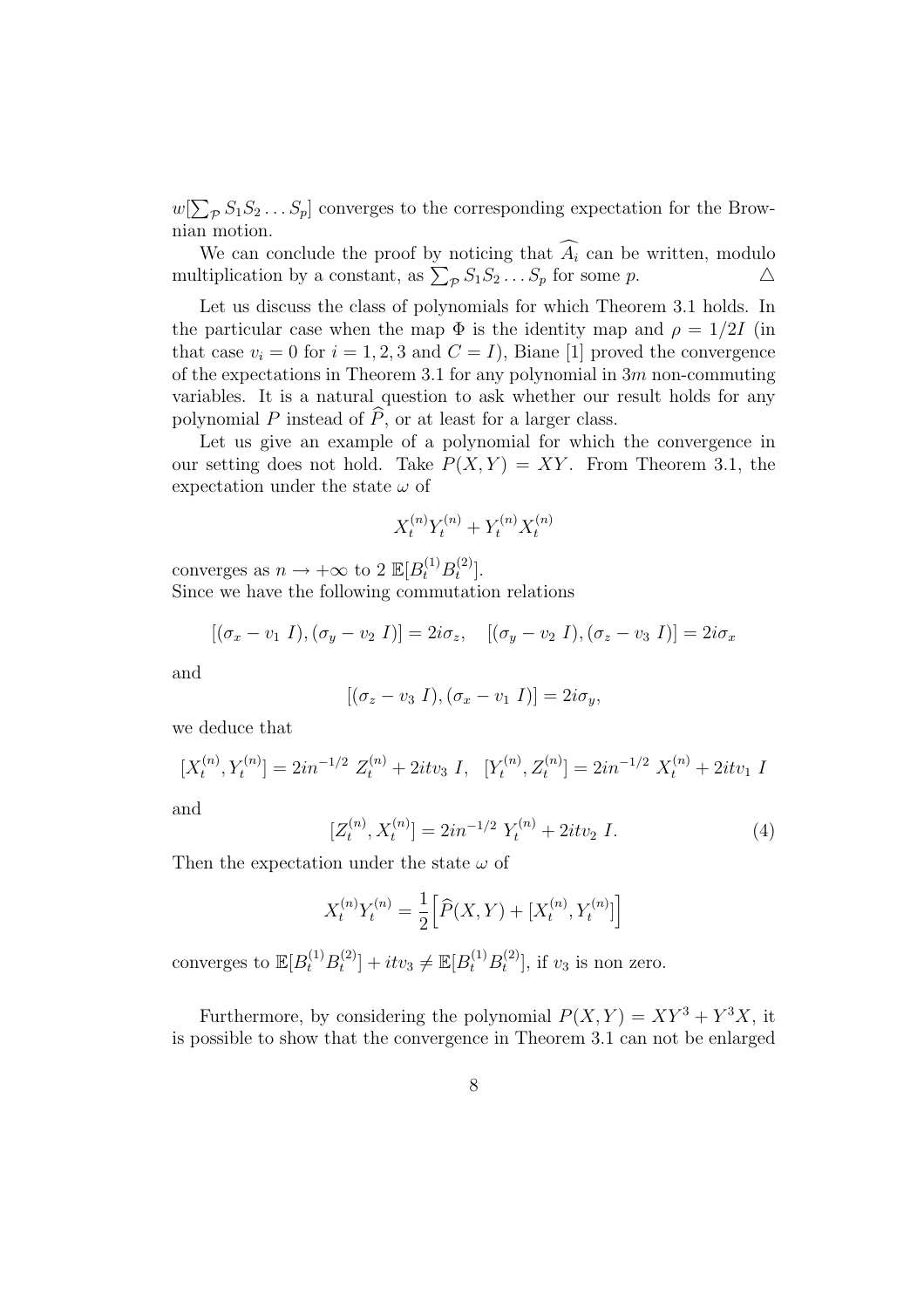to the class of symmetric polynomials. Straightforward computations gives that  $P(X, Y)$  can be rewritten as

$$
\widehat{XY^3} + \widehat{YX^3} + \frac{3}{4}[X,Y](Y^2 - X^2) + \frac{1}{2}(Y[X,Y]Y - X[X,Y]X) + \frac{1}{4}(Y^2 - X^2)[X,Y]
$$

so the expectation  $w[P(X_t^{(n)})]$  $[t_n^{(n)}, Y_t^{(n)})]$  converges as *n* tends to  $+\infty$  to

$$
\mathbb{E}[P(B_t^{(1)}, B_t^{(2)})] + 3iv_3t(v_1^2 - v_2^2)
$$

which is not equal to  $\mathbb{E}[P(B_t^{(1)})]$  $[t_1^{(1)}, B_t^{(2)}]$  if  $v_3 \neq 0$  and  $|v_1| \neq |v_2|$ .

In the following corollary we give a condition under which the convergence in Theorem 3.1 holds for any polynomial in  $3m$  non-commuting variables.

**Corollaire 3.1.** In the case when  $\rho_{\infty}$  is equal to  $\frac{1}{2}I$ , the convergence holds for any polynomial P in 3m non-commuting variables, i.e. for every  $t_1$  <  $t_2 < \ldots < t_m$ , the following convergence holds:

$$
\lim_{n \to +\infty} w \left[ P(X_{t_1}^{(n)}, Y_{t_1}^{(n)}, Z_{t_1}^{(n)}, \dots, X_{t_m}^{(n)}, Y_{t_m}^{(n)}, Z_{t_m}^{(n)}) \right]
$$
\n
$$
= \mathbb{E} \left[ P(B_{t_1}^{(1)}, B_{t_1}^{(2)}, B_{t_1}^{(3)}, \dots, B_{t_m}^{(1)}, B_{t_m}^{(2)}, B_{t_m}^{(3)}) \right]
$$

where  $(B_t^{(1)}$  $t^{(1)}, B_t^{(2)}, B_t^{(3)}$ <sub>t</sub> $\geq 0$  is a three-dimensional centered Brownian motion with covariance matrix  $tI_3$ .

Proof:

We consider the polynomials of the form  $S = \frac{1}{N}$  $\frac{1}{N} \sum_{\mathcal{P}} S_1 S_2 \dots S_{p_1+p_2+p_3}$  where the summation is done over all partitions  $\mathcal{P} = \{A, B, C\}$  of the set  $\{1, \ldots, p_1+\}$  $p_2 + p_3$  such that  $|A| = p_1, |B| = p_2, |C| = p_3$ , with the convention:

$$
S_j = \begin{cases} X_{t_i}^{(n)} - X_{t_{i-1}}^{(n)} & \text{if } j \in A \\ Y_{t_i}^{(n)} - Y_{t_{i-1}}^{(n)} & \text{if } j \in B \\ Z_{t_i}^{(n)} - Z_{t_{i-1}}^{(n)} & \text{if } j \in C \end{cases}
$$

and N is the number of terms in the sum.

From Theorem 3.1 the expectation under the state  $w$  of  $S$  converges to

$$
\mathbb{E}\Big[\prod_{j=1}^3(B^{(j)}_{t_i}-B^{(j)}_{t_{i-1}})^{p_j}\Big].
$$

Using the commutation relations (4) with the  $v_i$ 's being all equal to zero, monomials of S differ of each other by  $n^{-1/2}$  times a polynomial of total degree less or equal to  $(p_1 + p_2 + p_3) - 1$ . It is easy to conclude by induction.  $\triangle$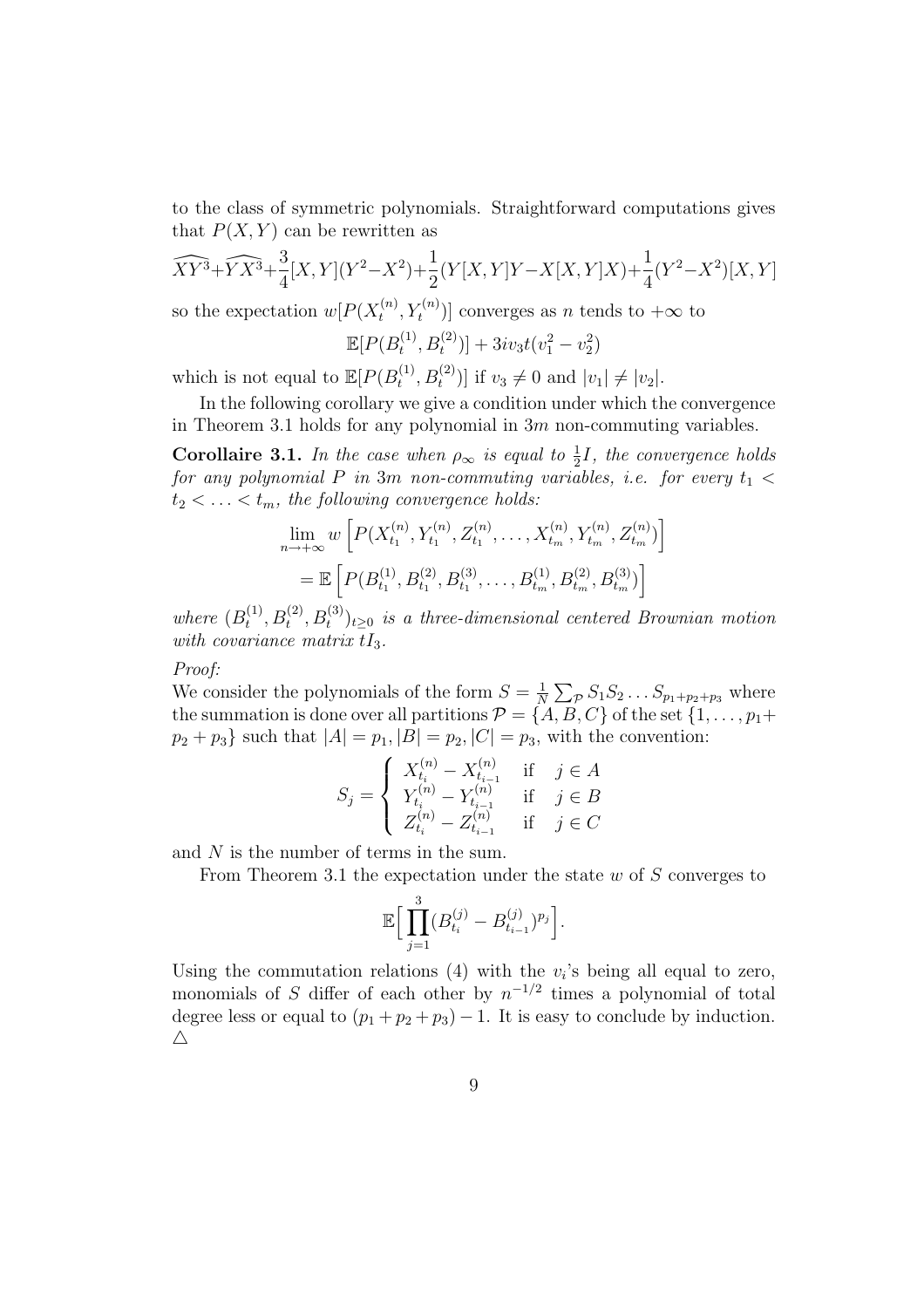### 4 Examples

### 4.1 King-Ruskai-Szarek-Werner's representation

The set of  $2 \times 2$  self-adjoint matrices forms a four dimensional real vector subspace of  $M_2(\mathbb{C})$ . A convenient basis of this space is given by  $\mathcal{B} =$  $\{I, \sigma_x, \sigma_y, \sigma_z\}$ . Each state  $\rho$  on  $M_2(\mathbb{C})$  can then be written as

$$
\rho = \frac{1}{2} \left( \begin{array}{cc} 1+z & x- i\ y \\ x+ i\ y & 1-z \end{array} \right)
$$

where  $x, y, z$  are reals such that  $x^2 + y^2 + z^2 \leq 1$ . Equivalently, in the basis  $\mathcal{B},$ 

$$
\rho = \frac{1}{2}(I + x \ \sigma_x + y \ \sigma_y + z \ \sigma_z)
$$

with  $x, y, z$  defined above. Thus, the set of density matrices can be identified with the unit ball in  $\mathbb{R}^3$ . The pure states, that is, the ones for which  $x^2 +$  $y^2 + z^2 = 1$ , constitutes the Bloch sphere.

The noise coming from interactions between the qubit states and the environment is represented by the action of a completely positive and tracepreserving map  $\Phi : M_2(\mathbb{C}) \to M_2(\mathbb{C})$ . Kraus and Choi [2, 7, 8] gave an abstract representation of these particular maps in terms of Kraus operators: There exists at most four matrices  $L_i$  such that for any density matrix  $\rho$ ,

$$
\Phi(\rho) = \sum_{1 \le i \le 4} L_i^* \rho L_i
$$

with  $\sum_i L_i L_i^* = I$ . The matrices  $L_i$  are usually called the Kraus operators of Φ. This representation is unique up to a unitary transformation. Recently, King, Ruskai et al [10, 6] obtained a precise characterization of completely positive and trace-preserving maps from  $M_2(\mathbb{C})$  as follows. The map  $\Phi$ :  $M_2(\mathbb{C}) \to M_2(\mathbb{C})$  being linear and preserving the trace, it can be represented as a unique  $4 \times 4$ -matrix in the basis  $\mathcal{B}$  given by

$$
\left(\begin{array}{cc} 1 & 0 \\ t & T \end{array}\right)
$$

with  $\mathbf{0} = (0, 0, 0)$ ,  $\mathbf{t} \in \mathbb{R}^3$  and  $\mathbf{T}$  a real  $3 \times 3$ -matrix. King, Ruskai et al [10, 6]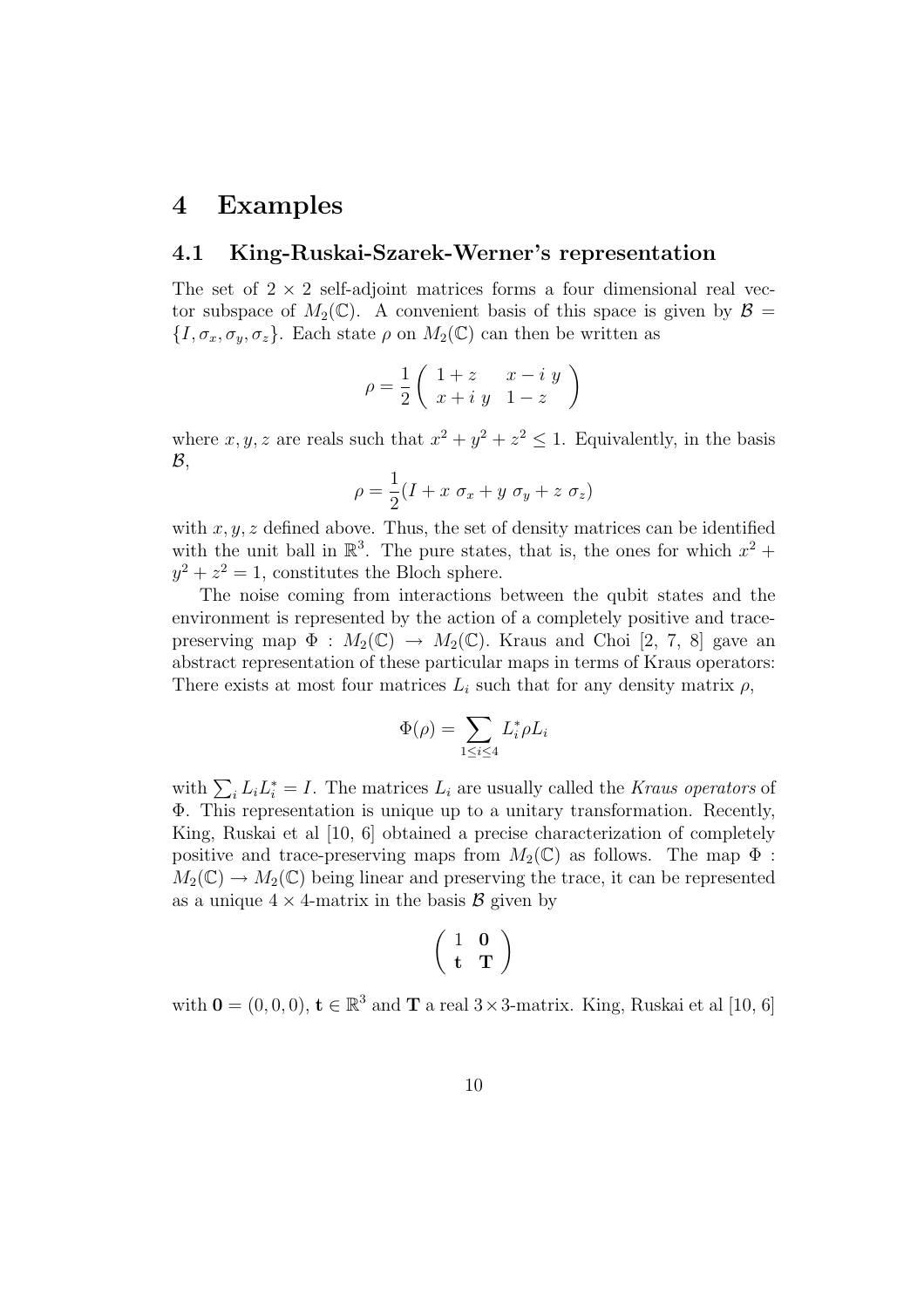proved that via changes of basis, this matrix can be reduced to

$$
T = \begin{pmatrix} 1 & 0 & 0 & 0 \\ t_1 & \lambda_1 & 0 & 0 \\ t_2 & 0 & \lambda_2 & 0 \\ t_3 & 0 & 0 & \lambda_3 \end{pmatrix}
$$
 (5)

Necessary and sufficient conditions under which the map  $\Phi$  with reduced matrix T for which  $|t_3| + |\lambda_3| \leq 1$  is completely positive are (see [6])

$$
(\lambda_1 + \lambda_2)^2 \le (1 + \lambda_3)^2 - t_3^2 - (t_1^2 + t_2^2) \left( \frac{1 + \lambda_3 \pm t_3}{1 - \lambda_3 \pm t_3} \right) \le (1 + \lambda_3)^2 - t_3^2
$$
 (6)

$$
(\lambda_1 - \lambda_2)^2 \le (1 - \lambda_3)^2 - t_3^2 - (t_1^2 + t_2^2) \left( \frac{1 - \lambda_3 \pm t_3}{1 + \lambda_3 \pm t_3} \right) \le (1 - \lambda_3)^2 - t_3^2
$$
 (7)

$$
\begin{aligned} \left[1 - \left(\lambda_1^2 + \lambda_2^2 + \lambda_3^2\right) - \left(t_1^2 + t_2^2 + t_3^2\right)\right]^2 \\ &\ge 4\left[\lambda_1^2(t_1^2 + \lambda_2^2) + \lambda_2^2(t_2^2 + \lambda_3^2) + \lambda_3^2(t_3^2 + \lambda_1^2) - 2\lambda_1\lambda_2\lambda_3\right] \,. \end{aligned} \tag{8}
$$

We now apply Theorem 3.1 in this setting. Let  $\Phi$  be a completely positive and trace preserving map with matrix T given in (5), with coefficients  $t_i, \lambda_i, i =$ 1, 2, 3 satisfying conditions (6), (7) and (8). Moreover, we assume that  $|\lambda_i|$  < 1,  $i = 1, 2, 3$ . For every  $n \geq 0$ ,

$$
\Phi^{n}(\rho) = \frac{1}{2} \begin{pmatrix} 1 + \phi_{n}(3) & \phi_{n}(1) - i \phi_{n}(2) \\ \phi_{n}(1) + i \phi_{n}(2) & 1 - \phi_{n}(3) \end{pmatrix}
$$

where the sequences  $(\phi_n(i))_{n\geq 0}$ ,  $i = 1, 2, 3$  satisfy the induction relations:

$$
\phi_n(i) = \lambda_i \phi_{n-1}(i) + t_i.
$$

with initial conditions  $\phi_0(1) = x, \phi_0(2) = y$  and  $\phi_0(3) = z$ . Explicit formulae can easily be obtained. We get, for every  $n \geq 0$ ,

$$
\phi_n(1) = \left(x - \frac{t_1}{1 - \lambda_1}\right)\lambda_1^n + \frac{t_1}{1 - \lambda_1}
$$

$$
\phi_n(2) = \left(y - \frac{t_2}{1 - \lambda_2}\right)\lambda_2^n + \frac{t_2}{1 - \lambda_2}
$$

$$
\phi_n(3) = \left(z - \frac{t_3}{1 - \lambda_3}\right)\lambda_3^n + \frac{t_3}{1 - \lambda_3}.
$$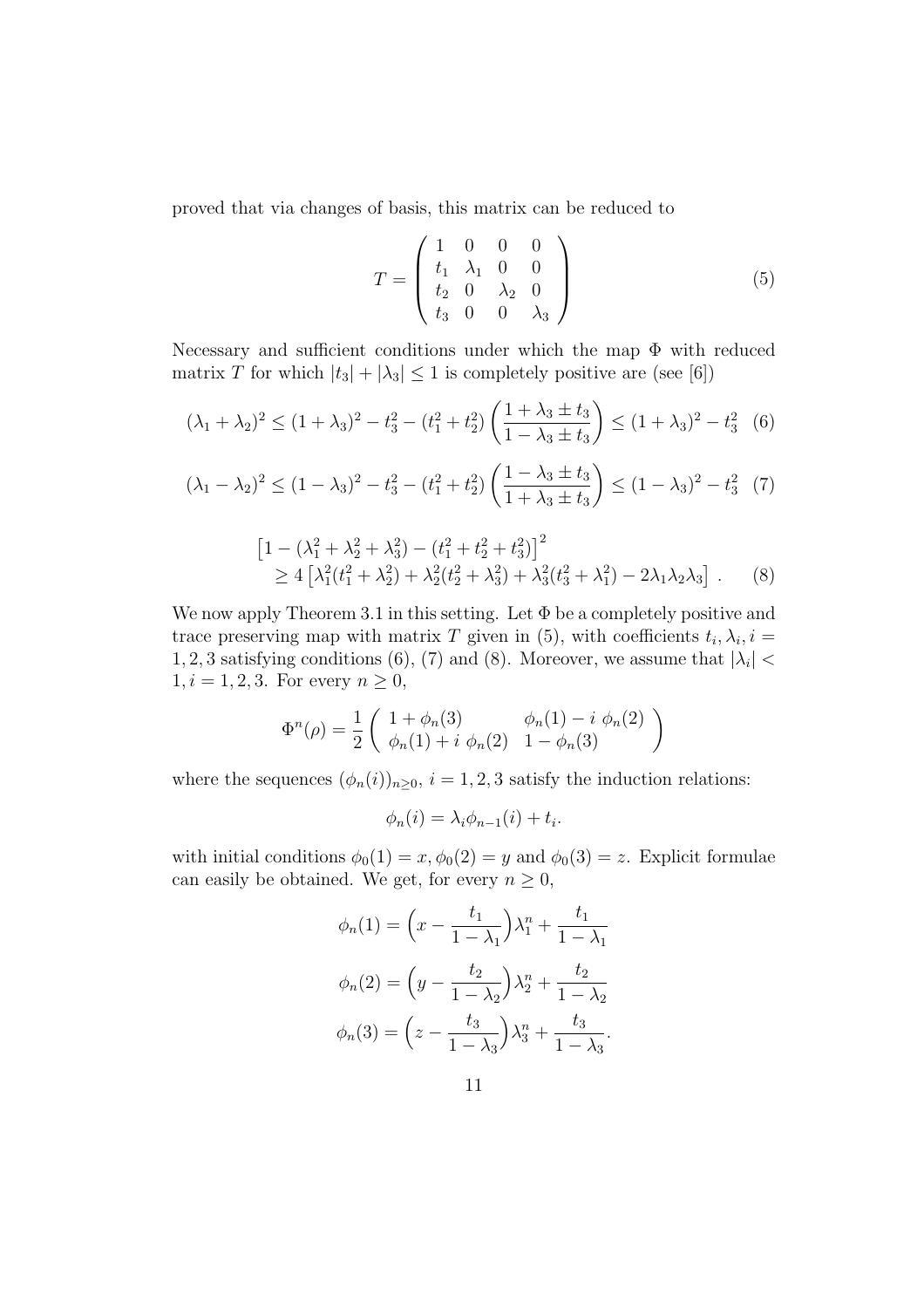Hence, for any state  $\rho$ , for any  $n \geq 1$ ,

$$
\Phi_n(\rho) = \rho_\infty + o(|\lambda|_{max}^n)
$$

where  $|\lambda|_{max} = \max_{i=1,2,3} |\lambda_i|$  and

$$
\rho_\infty = \left( \begin{array}{cc} \alpha_\infty & \beta_\infty \\ \overline{\beta}_\infty & 1-\alpha_\infty \end{array} \right)
$$

with  $\alpha_{\infty} = \frac{1}{2}$ 2  $\sqrt{ }$  $1 + \frac{t_3}{1}$  $1 - \lambda_3$  $\setminus$ and  $\beta_{\infty} = \frac{1}{2}$ 2  $\begin{pmatrix} t_1 \end{pmatrix}$  $1 - \lambda_1$  $-i$  $t_2$  $1 - \lambda_2$  $\setminus$ . Theorem 3.1 applies with  $v_i =$  $t_i$  $1 - \lambda_i$  $, i = 1, 2, 3.$ 

We now give some examples of well-known quantum channels. For each of them we give their Kraus operators, their corresponding matrix  $T$  in the King-Ruskai-Szarek-Werner's representation, as well as the vector  $v =$  $(v_1, v_2, v_3)$  and the covariance matrix C obtained in Theorem 3.1. It is worth noticing that if  $\Phi$  is a *unital* map, i.e. such that  $\Phi(I) = I$ , then the covariance matrix C is equal to the identity matrix  $I_3$ .

#### 1. The depolarizing channel:

Kraus operators: for some  $0 \le p \le 1$ ,

$$
L_1 = \sqrt{1 - pI}, L_2 = \sqrt{\frac{p}{3}}\sigma_x, L_3 = \sqrt{\frac{p}{3}}\sigma_y, L_4 = \sqrt{\frac{p}{3}}\sigma_z.
$$

King-Ruskai-Szarek-Werner's representation:

$$
T = \left(\begin{array}{cccc} 1 & 0 & 0 & 0 \\ 0 & 1 - \frac{4p}{3} & 0 & 0 \\ 0 & 0 & 1 - \frac{4p}{3} & 0 \\ 0 & 0 & 0 & 1 - \frac{4p}{3} \end{array}\right)
$$

The vector  $v$  is the null vector and the covariance matrix  $C$  in this case is given by the identity matrix  $I_3$ .

### 2. Phase-damping channel: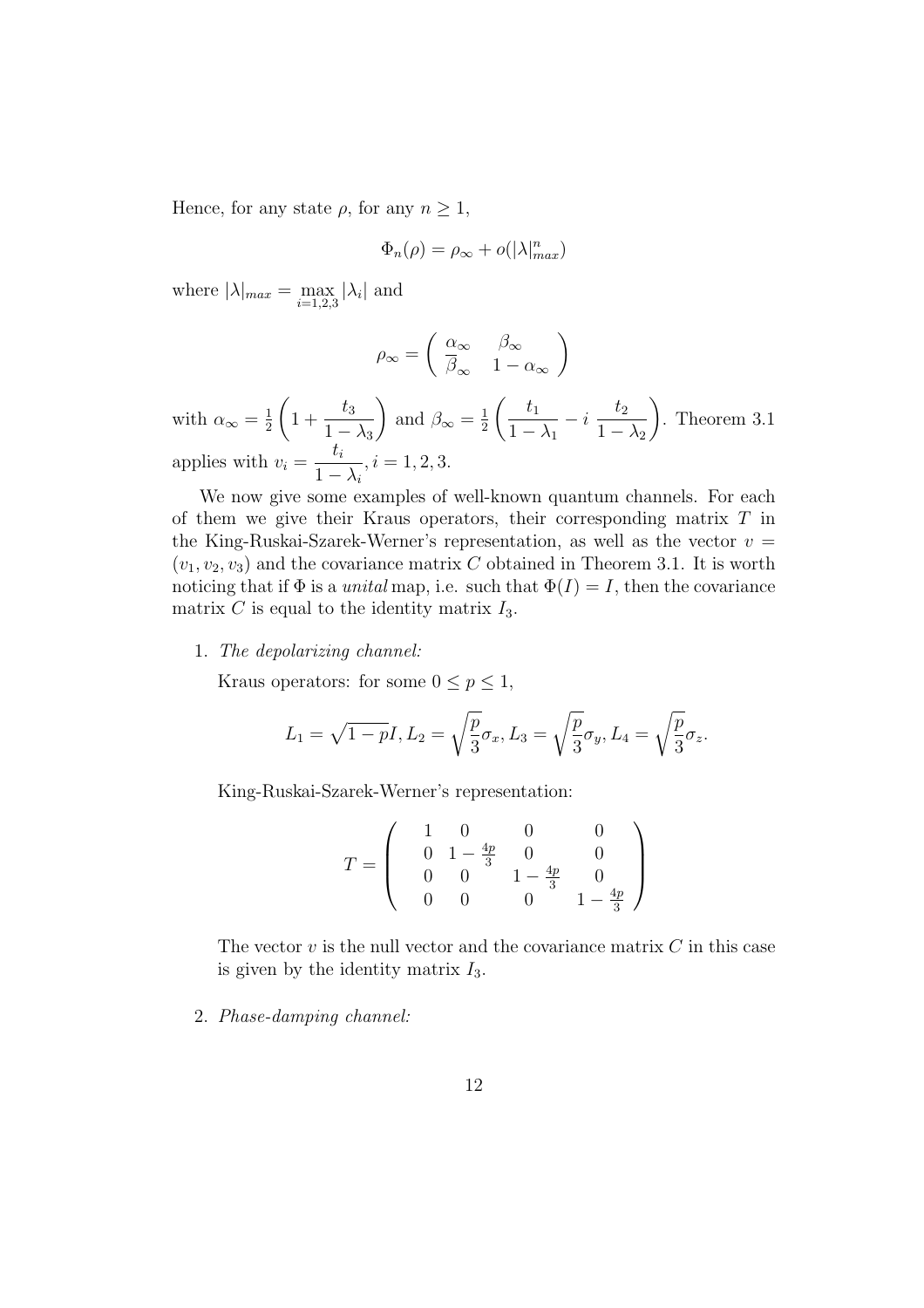Kraus operators: for some  $0\leq p\leq 1,$ 

$$
L_1 = \sqrt{1 - p} \, I, \ L_2 = \sqrt{p} \begin{pmatrix} 1 & 0 \\ 0 & 0 \end{pmatrix}, L_3 = \sqrt{p} \begin{pmatrix} 0 & 0 \\ 0 & 1 \end{pmatrix}
$$

King-Ruskai-Szarek-Werner's representation:

$$
T = \left(\begin{array}{cccc} 1 & 0 & 0 & 0 \\ 0 & 1-p & 0 & 0 \\ 0 & 0 & 1-p & 0 \\ 0 & 0 & 0 & 1 \end{array}\right)
$$

The vector  $v$  is the null vector and the covariance matrix  $C$  in this case is given by  $I_3$ .

3. Amplitude-damping channel:

Kraus operators: for some  $0\leq p\leq 1,$ 

$$
L_1 = \left(\begin{array}{cc} 1 & 0 \\ 0 & \sqrt{1-p} \end{array}\right), L_2 = \left(\begin{array}{cc} 0 & \sqrt{p} \\ 0 & 0 \end{array}\right)
$$

King-Ruskai-Szarek-Werner's representation:

$$
T = \left(\begin{array}{cccc} 1 & 0 & 0 & 0 \\ 0 & \sqrt{1-p} & 0 & 0 \\ 0 & 0 & \sqrt{1-p} & 0 \\ t & 0 & 0 & 1-p \end{array}\right)
$$

The vector  $v$  is equal to  $(0, 0, 1)$ . The covariance matrix in this case is given by

$$
C = \left(\begin{array}{rrr} 1 & 0 & 0 \\ 0 & 1 & 0 \\ 0 & 0 & 0 \end{array}\right)
$$

4. Trigonometric parameterization:

Consider the particular Kraus operators

$$
L_1 = \left[\cos(\frac{v}{2})\cos(\frac{u}{2})\right]I + \left[\sin(\frac{v}{2})\sin(\frac{u}{2})\right]\sigma_z
$$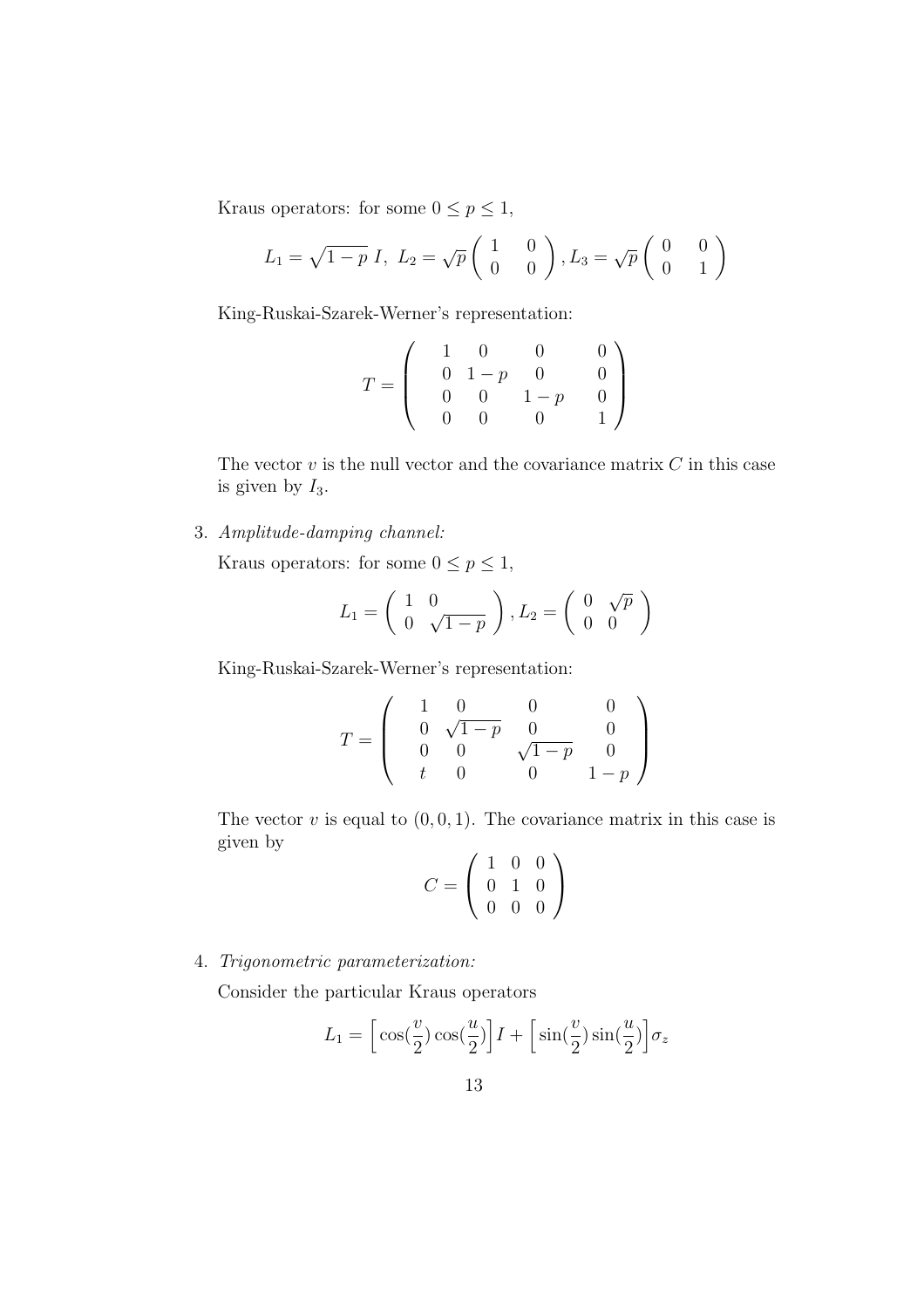and

$$
L_2 = \left[\sin(\frac{v}{2})\cos(\frac{u}{2})\right]\sigma_x - i\left[\cos(\frac{v}{2})\sin(\frac{u}{2})\right]\sigma_y.
$$

King-Ruskai-Szarek-Werner's representation:

$$
T = \left(\begin{array}{cccc} 1 & 0 & 0 & 0 \\ 0 & \cos u & 0 & 0 \\ 0 & 0 & \cos v & 0 \\ \sin u \sin v & 0 & 0 & \cos u \cos v \end{array}\right)
$$

The vector  $v$  is equal to  $(0, 0, 0)$  $\sin u \sin v$  $1 - \cos u \cos v$ ). The covariance matrix in this case is given by

$$
C = \left(\begin{array}{rrr} 1 & 0 & 0 \\ 0 & 1 & 0 \\ 0 & 0 & 1 - v_3^2 \end{array}\right)
$$

with  $v_3 =$  $\sin u \sin v$  $1 - \cos u \cos v$ 

# 4.2 CP map associated to a Markov chain

.

With every Markov chain with two states and transition matrix given by

$$
P = \left(\begin{array}{cc} p & 1-p \\ q & 1-q \end{array}\right), \ p, q \in (0,1)
$$

is associated a completely positive and trace preserving map, denoted by  $\Phi$ , with the Kraus operators:

$$
L_1 = \begin{pmatrix} \sqrt{p} & \sqrt{1-p} \\ 0 & 0 \end{pmatrix} = \frac{\sqrt{p}}{2}(I + \sigma_z) + \frac{\sqrt{1-p}}{2}(\sigma_x + i\sigma_y)
$$

and

$$
L_2 = \begin{pmatrix} 0 & 0 \\ \sqrt{q} & \sqrt{1-q} \end{pmatrix} = \frac{\sqrt{1-q}}{2}(I - \sigma_z) + \frac{\sqrt{q}}{2}(\sigma_x - i\sigma_y).
$$

Let  $\rho$  be the density matrix

$$
\frac{1}{2}\left(\begin{array}{cc}1+z&x-iy\\x+iy&1-z\end{array}\right)
$$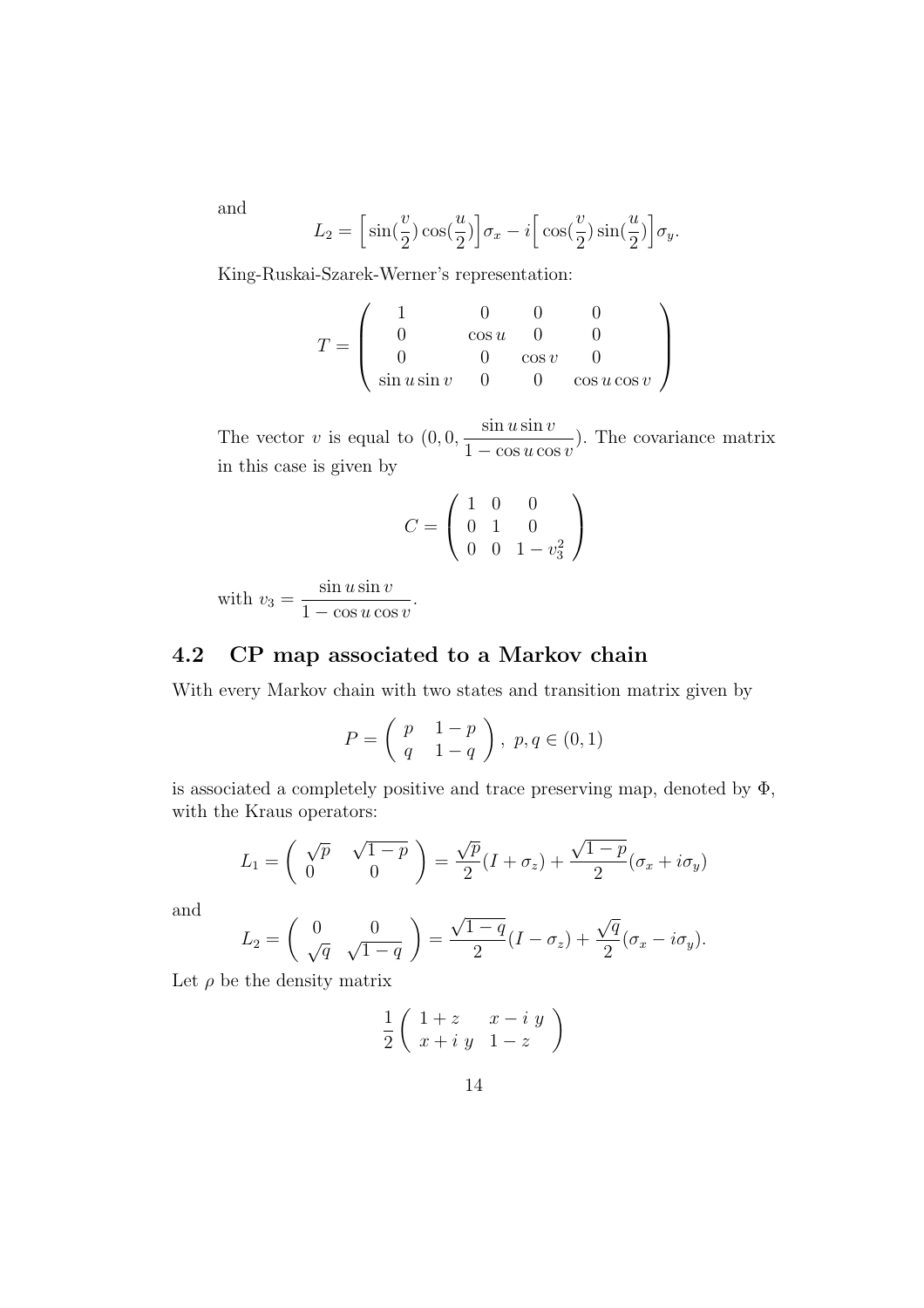where  $x, y, z$  are reals such that  $x^2 + y^2 + z^2 \leq 1$ . The map  $\Phi$  transforms the density matrix  $\rho$  into a new one given by

$$
\Phi(\rho) = L_1^* \rho L_1 + L_2^* \rho L_2.
$$

By induction, for every  $n \geq 0$ ,

$$
\Phi^n(\rho) = \left(\begin{array}{cc} p_n & r_n \\ r_n & 1 - p_n \end{array}\right)
$$

where the sequences  $(p_n)_{n\geq 0}$ , and  $(r_n)_{n\geq 0}$  satisfy the recurrence relations: for every  $n \geq 1$ ,

$$
p_n = p_{n-1}(p-q) + q
$$

and

$$
r_n = \sqrt{q(1-q)} + p_{n-1}(\sqrt{p(1-p)} - \sqrt{q(1-q)})
$$

with the initial condition  $p_0 = (1 + z)/2$ . Assumption (A) is then clearly satisfied with

$$
\rho_{\infty} = \frac{1}{1+q-p} \left( \begin{array}{cc} q & \beta \\ \beta & 1-p \end{array} \right)
$$

where  $\beta = \left[ q \sqrt{p(1-p)} + (1-p) \sqrt{q(1-q)} \right]$ . Then, applying Theorem 3.1, if P is a polynomial of 3m non-commuting variables, for every  $0 < t_1 < t_2 <$  $\ldots < t_m$ , the following convergence holds

$$
\lim_{n \to +\infty} w \left[ \widehat{P}(X_{t_1}^{(n)}, Y_{t_1}^{(n)}, Z_{t_1}^{(n)}, \dots, X_{t_m}^{(n)}, Y_{t_m}^{(n)}, Z_{t_m}^{(n)}) \right]
$$
  
=  $\mathbb{E} \left[ P(B_{t_1}^{(1)}, B_{t_1}^{(2)}, B_{t_1}^{(3)}, \dots, B_{t_m}^{(1)}, B_{t_m}^{(2)}, B_{t_m}^{(3)}) \right]$ 

where  $(B_t^{(1)}$  $(t_1^{(1)}, B_t^{(2)}, B_t^{(3)})_{t\geq 0}$  is a three-dimensional centered Brownian motion with Covariance matrix  $Ct$  where

$$
C = \begin{pmatrix} 1 - v_1^2 & 0 & -v_1 v_2 \\ 0 & 1 & 0 \\ -v_1 v_2 & 0 & 1 - v_2^2 \end{pmatrix}
$$

with

$$
v_1 = \frac{2}{1+q-p} [q\sqrt{p(1-p)} + (1-p)\sqrt{q(1-q)}]
$$

and

$$
v_2 = \frac{p+q-1}{1+q-p}.
$$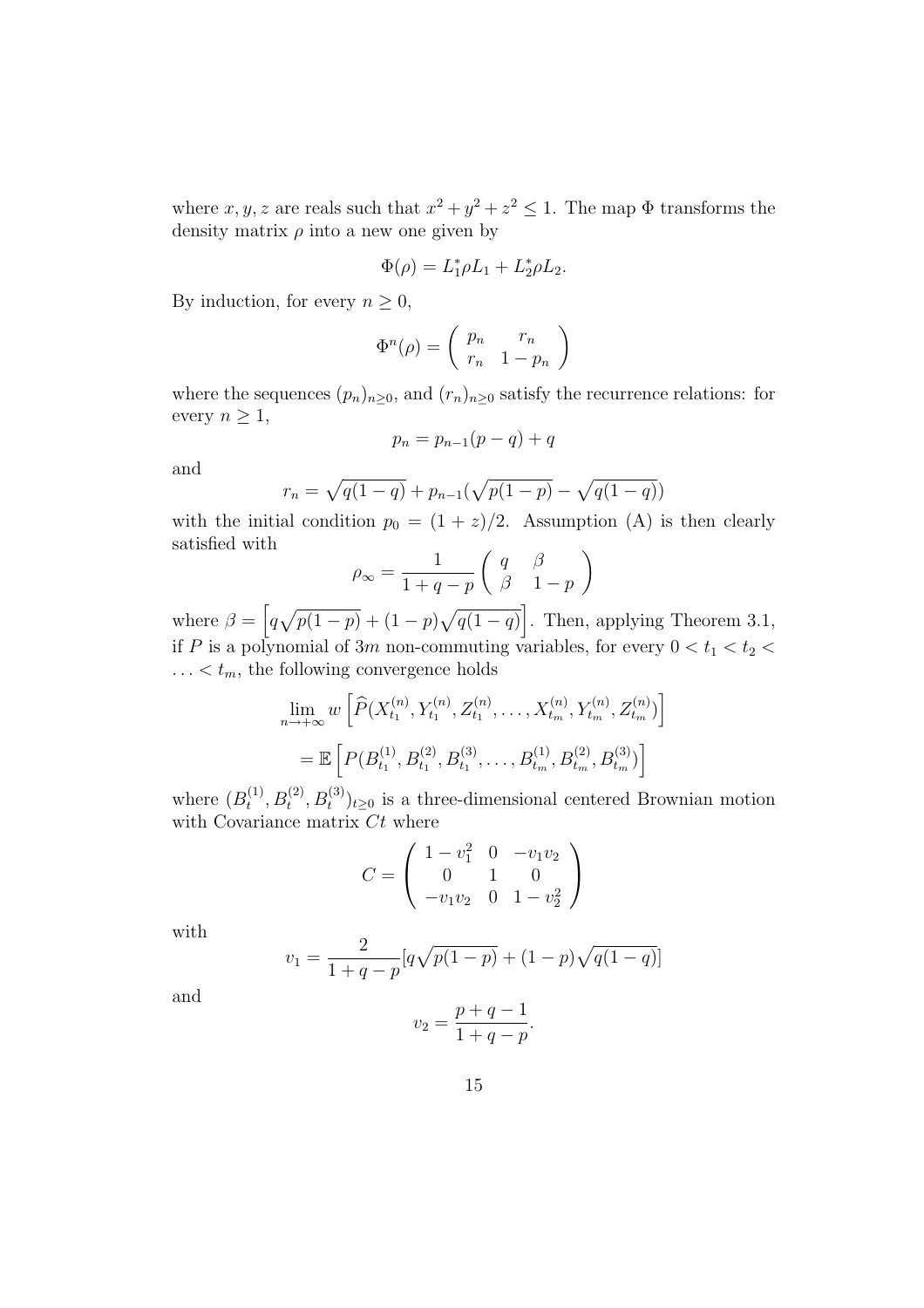## 5 Large deviation principle

Let  $\Gamma$  be a Polish space endowed with the Borel  $\sigma$ -field  $\mathcal{B}(\Gamma)$ . A good rate function is a lower semi-continuous function  $\Lambda^* : \Gamma \to [0, \infty]$  with compact level sets  $\{x; \Lambda^*(x) \leq \alpha\}, \alpha \in [0, \infty)$ . Let  $v = (v_n)_n \uparrow \infty$  be an increasing sequence of positive reals. A sequence of random variables  $(Y_n)_n$  with values in Γ defined on a probability space  $(\Omega, \mathcal{F}, \mathbb{P})$  is said to satisfy a Large Deviation Principle (LDP) with speed  $v = (v_n)_n$  and the good rate function  $\Lambda^*$ if for every Borel set  $B \in \mathcal{B}(\Gamma)$ ,

$$
- \inf_{x \in B^o} \Lambda^*(x) \leq \liminf_{n} \frac{1}{v_n} \log \mathbb{P}(Y_n \in B)
$$
  

$$
\leq \limsup_{n} \frac{1}{v_n} \log \mathbb{P}(Y_n \in B) \leq - \inf_{x \in \overline{B}} \Lambda^*(x).
$$

For every  $k \geq 1$ , we define

$$
\bar{x}_k = I \otimes \ldots \otimes I \otimes \sigma_x \otimes I \otimes \ldots
$$

$$
\bar{y}_k = I \otimes \ldots \otimes I \otimes \sigma_y \otimes I \otimes \ldots
$$

$$
\bar{z}_k = I \otimes \ldots \otimes I \otimes \sigma_z \otimes I \otimes \ldots
$$

where each  $\sigma$  appears on the  $k^{th}$  place.

For every  $n \geq 1$ , we consider the processes

$$
\bar{X}_n = \sum_{k=1}^n \bar{x}_k, \ \bar{Y}_n = \sum_{k=1}^n \bar{y}_k, \ \bar{Z}_n = \sum_{k=1}^n \bar{z}_k
$$

with initial conditions

$$
\bar{X}_0 = \bar{Y}_0 = \bar{Z}_0 = 0.
$$

To each vector  $\nu = (\nu_1, \nu_2, \nu_3) \in \mathbb{R}^3$ , we associate the euclidean norm  $||\nu|| =$  $\sqrt{\nu_1^2 + \nu_2^2 + \nu_3^2}$  and  $\langle ., . \rangle$  the corresponding inner product.

**Theorem 5.1.** Let  $\Phi$  be a completely positive and trace-preserving map for which there exists a state

$$
\rho_{\infty} = \left( \begin{array}{cc} \alpha_{\infty} & \beta_{\infty} \\ \overline{\beta}_{\infty} & 1 - \alpha_{\infty} \end{array} \right)
$$

such that for any given state  $\rho$ ,

$$
\Phi^n(\rho) = \rho_\infty + o(1).
$$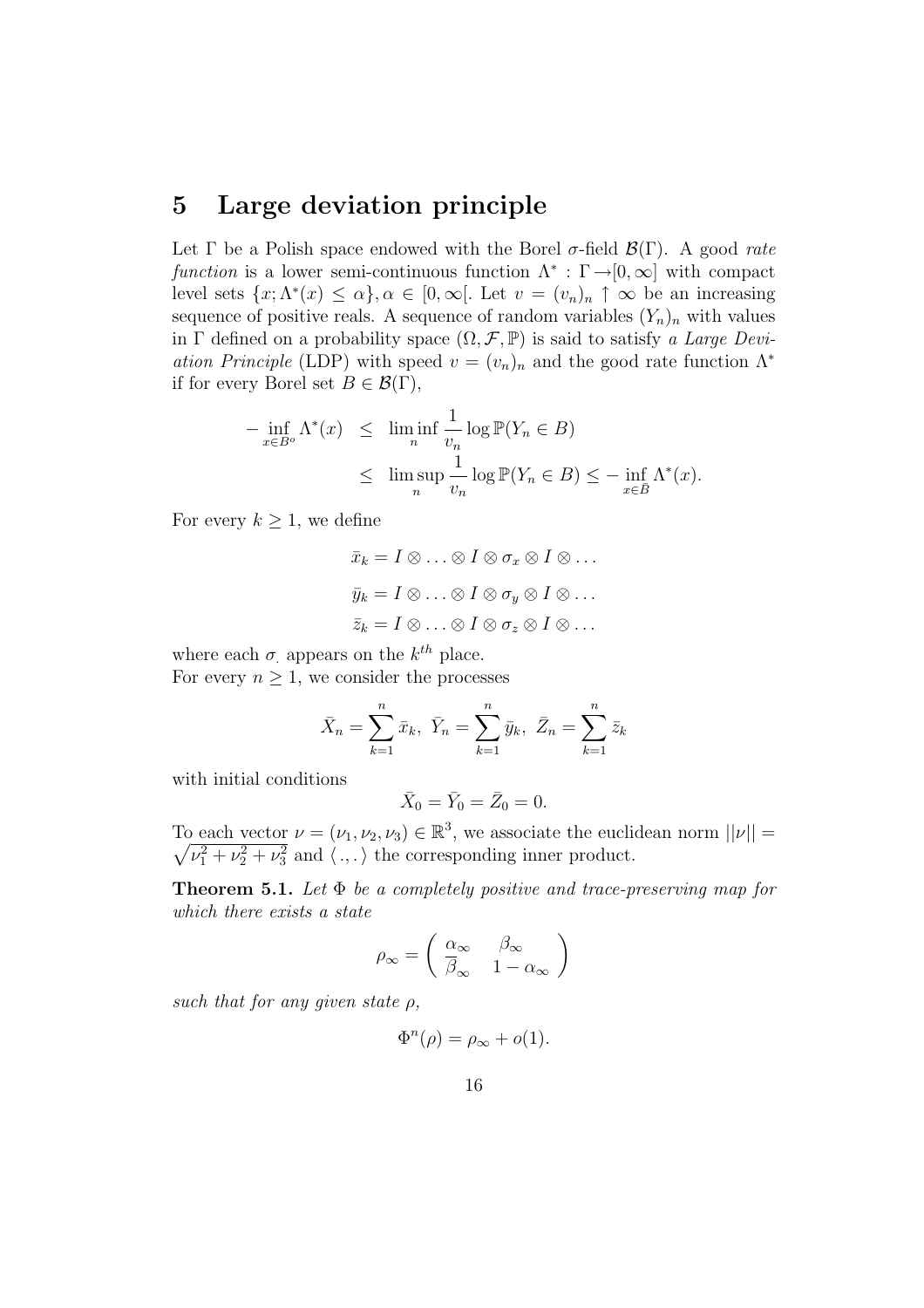For every  $\nu = (\nu_1, \nu_2, \nu_3) \in \mathbb{R}^{3,*}$ , the sequence

$$
\left(\frac{\nu_1\bar{X}_n+\nu_2\bar{Y}_n+\nu_3\bar{Z}_n}{n}\right)_{n\geq 1}
$$

satisfies a LDP with speed n and the good rate function

$$
I(x) = \begin{cases} \frac{1}{2} \left[ \left( 1 + \frac{x}{||\nu||} \right) \log \left( \frac{||\nu|| + x}{||\nu|| + \langle \nu, v \rangle} \right) + \left( 1 - \frac{x}{||\nu||} \right) \log \left( \frac{||\nu|| - x}{||\nu|| - \langle \nu, v \rangle} \right) \right] & \text{if } |x| < ||\nu||. \\ +\infty & \text{otherwise.} \end{cases}
$$

where  $v_1 = 2 \operatorname{Re}(\beta_\infty), v_2 = -2 \operatorname{Im}(\beta_\infty), v_3 = 2\alpha_\infty - 1.$ 

Proof:

The matrix

$$
B := \nu_1 \sigma_x + \nu_2 \sigma_y + \nu_3 \sigma_z = \begin{pmatrix} \nu_3 & \nu_1 - i \nu_2 \\ \nu_1 + i \nu_2 & -\nu_3 \end{pmatrix}
$$

has two distinct eigenvalues  $\pm ||\nu||$ . For every  $n \geq 0$ , we can write

$$
\Phi^{n}(\rho) = \begin{pmatrix} \frac{\alpha_{\infty} + \phi_{n}(1)}{\beta_{\infty} + \phi_{n}(3)} & \beta_{\infty} + \phi_{n}(2) \\ \frac{\alpha_{\infty} + \phi_{n}(3)}{3} & 1 - \alpha_{\infty} + \phi_{n}(4) \end{pmatrix}
$$

where the four sequences  $(\phi_n(i))_{n\geq 0}$  satisfy  $\phi_n(i) = o(1)$ .

For any  $k \geq 1$ , the expectation of B in the state  $\Phi^k(\rho)$  is equal to

$$
\text{Trace}(B \ \Phi^k(\rho)) = \langle \nu, v \rangle + \varepsilon_k,
$$

with  $\varepsilon_n = o(1)$ . As a consequence, the distribution of B is

$$
p_k(||\nu||) = \frac{1}{2} \left[ 1 + \frac{1}{|\nu|} (\langle \nu, v \rangle + \varepsilon_k) \right] = 1 - p_k(-||\nu||).
$$

Using the fact that  $\nu_1 \bar{X}_n + \nu_2 \bar{Y}_n + \nu_3 \bar{Z}_n$  is the sum of n commuting matrices, we get that

$$
\frac{1}{n}\log w \left(\exp t(\nu_1 X_n + \nu_2 Y_n + \nu_3 Z_n)\right)
$$
\n
$$
= \frac{1}{n}\sum_{k=1}^n \log \left(e^{||\nu||t}p_k(||\nu||) + e^{-||\nu||t}(1 - p_k(||\nu||))\right)
$$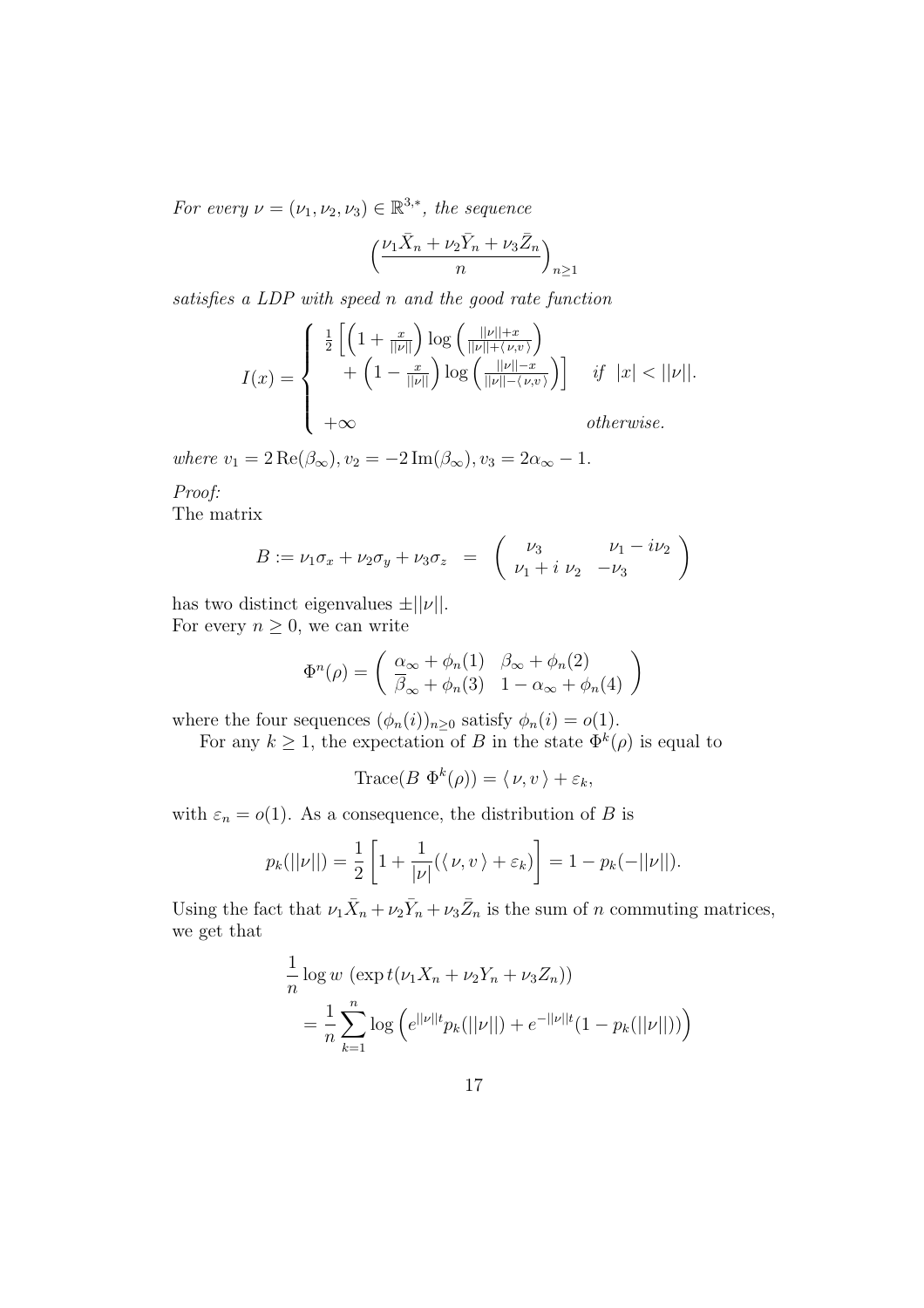Since  $\varepsilon_n = o(1)$ , we obtain that

$$
\lim_{n \to +\infty} \frac{1}{n} \log w \left( \exp t(\nu_1 X_n + \nu_2 Y_n + \nu_3 Z_n) \right)
$$
  
=  $\log \left( \cosh (||\nu||t) + \frac{\langle \nu, v \rangle}{||\nu||} \sinh (||\nu||t) \right)$   
=  $\log \left( \cosh (||\nu||t) \right) + \log \left( 1 + \frac{\langle \nu, v \rangle}{||\nu||} \tanh (||\nu||t) \right).$ 

We denote by  $\Lambda(t)$  this function of t.

For every  $t \in \mathbb{R}$ , the function  $\Lambda$  is finite and differentiable on  $\mathbb{R}$ , then, by Gärtner-Ellis Theorem (see  $[4]$ ), the LDP holds with the good rate function

$$
I(x) = \sup_{t \in \mathbb{R}} \{ tx - \Lambda(t) \}.
$$

A simple computation leads to the rate function given in the theorem.  $\triangle$ 

# References

- [1] Biane, P. Some properties of quantum Bernoulli random walks. Quantum probability & related topics, 193–203, QP-PQ, VI, World Sci. Publ., River Edge, NJ, 1991.
- [2] CHOI, M. D. Completely positive linear maps on complex matrices. Linear Algebra and Appl. 10, 285–290 (1975).
- [3] DACUNHA-CASTELLE, D. and DUFLO, M. Probabilités et statistiques 2. Problèmes à temps mobile., Masson, Paris (1983).
- [4] DEMBO, A. and ZEITOUNI, O. Large Deviations Techniques and Applications. Springer, (1998).
- [5] GIRI, N. and VON WALDENFELS, W. An algebraic version of the central limit theorem. Z. Wahrscheinlichkeitstheorie Verw. Gebiete 42, 129–134 (1978).
- [6] King, C. and Ruskai, M.B. Minimal entropy of states emerging from noisy quantum channels. IEEE Trans. Inform. Theory 47, No 1, 192–209 (2001).